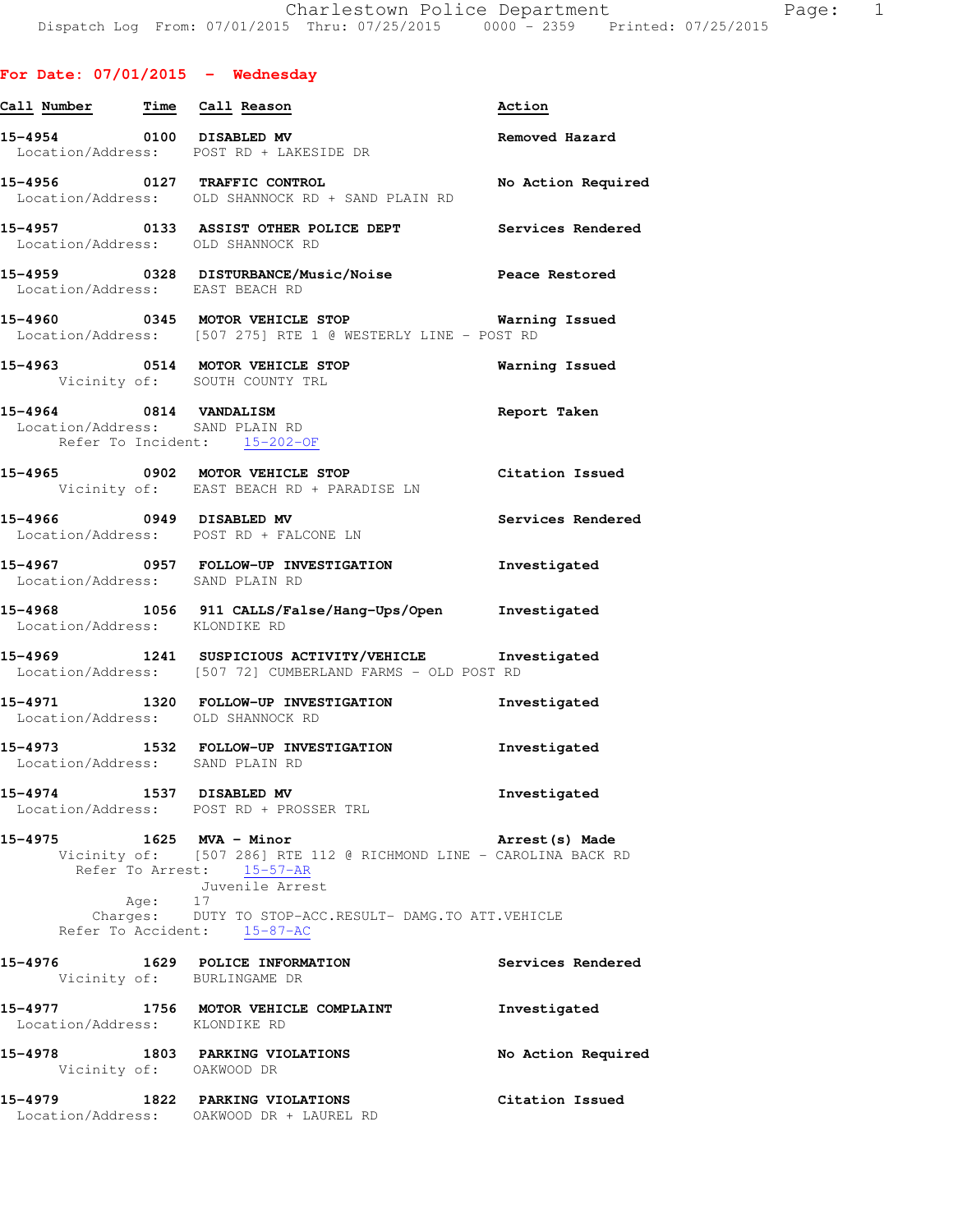**15-4980 1832 POLICE INFORMATION No Action Required**  Vicinity of: WEST BEACH RD **15-4981 1838 MOTOR VEHICLE COMPLAINT No Action Required**  Location/Address: POST RD + SOUTH COUNTY TRL **15-4982 2115 ASSIST OTHER TOWN DEPT Services Rendered**  Location/Address: [507 31] BLUE SHUTTERS BEACH - EAST BEACH RD **15-4983 2159 ASSIST OTHER TOWN DEPT Services Rendered**  Location/Address: [507 327] CHARLESTOWN BEACH TOWN PARKING LOT - CHARLESTOWN BEACH RD **15-4984 2207 MOTOR VEHICLE STOP Warning Issued** 

15-4985 2222 ANIMAL COMPLAINT **Peace Restored** Location/Address: SOUTH COUNTY TRL

**15-4987 2251 ASSIST OTHER AGENCY Services Rendered**  Location/Address: SHUMANKANUC HILL RD

**15-4988 2306 MOTOR VEHICLE STOP Warning Issued**  Location/Address: [507 254] GALAPAGOS COLLECTION - OLD POST RD

**15-4989 2324 OFFICER WANTED Report Taken**  Location/Address: NEPTUNE AVE Refer To Incident: 15-203-OF

## **For Date: 07/02/2015 - Thursday**

Vicinity of: POST RD + NARROW LN

| rui bace: 0770272013                                             |                                                                                                                                                |           |
|------------------------------------------------------------------|------------------------------------------------------------------------------------------------------------------------------------------------|-----------|
|                                                                  | 15-4991 0045 MOTOR VEHICLE STOP <b>Warning Issued</b><br>Location/Address: SOUTH COUNTY TRL + SHANNOCK RD                                      |           |
|                                                                  | 15-4995 0444 ALARM, BURGLAR <b>Example 18 and Solution Checked/Secure</b><br>Location/Address: [507 44] KINGSTON PIZZA - OLD POST RD           |           |
|                                                                  | Location/Address: [507 642] CHARLESTOWN POLICE DEPARTMENT - OLD POST RD                                                                        |           |
|                                                                  | 15-4997 0610 MOTOR VEHICLE STOP <b>120 Marning Issued</b><br>Location/Address: SOUTH COUNTY TRL + CAROLINA BACK RD                             |           |
|                                                                  | 15-4998 		 0745 	 DISABLED MV 		 Services Rendered bocation/Address: 		 POST RD + BEND RD                                                      |           |
|                                                                  | Location/Address: [507 642] CHARLESTOWN POLICE DEPARTMENT - OLD POST RD                                                                        |           |
| Location/Address: LAUREL RD                                      | 15-5004 1149 OFFICER WANTED <b>15-5000 Report Taken</b><br>Refer To Incident: 15-204-OF                                                        |           |
|                                                                  | Location/Address: [507 26] CHARLESTOWN BREACHWAY - CHARLESTOWN BEACH RD                                                                        |           |
|                                                                  | 15-5006 1232 ROAD HAZARD/OBSTRUCTION Removed Hazard<br>Location/Address: NANCY LN + CHARLESTOWN BEACH RD                                       |           |
| Location/Address: CLARKIN POND RD<br>Refer To Accident: 15-88-AC | 15-5007 1242 MVA - W/Injury/Fluid/Hazard Transported to Hospital                                                                               |           |
|                                                                  | 15-5009 1419 ANIMAL COMPLAINT<br>Location/Address: [507 795] SAND PLAIN RD                                                                     | Unfounded |
| Location/Address: NEPTUNE AVE                                    | 15-5012 1734 FOLLOW-UP INVESTIGATION Services Rendered                                                                                         |           |
|                                                                  | 15-5014 2059 ASSIST OTHER TOWN DEPT Services Rendered<br>Location/Address: [507 327] CHARLESTOWN BEACH TOWN PARKING LOT - CHARLESTOWN BEACH RD |           |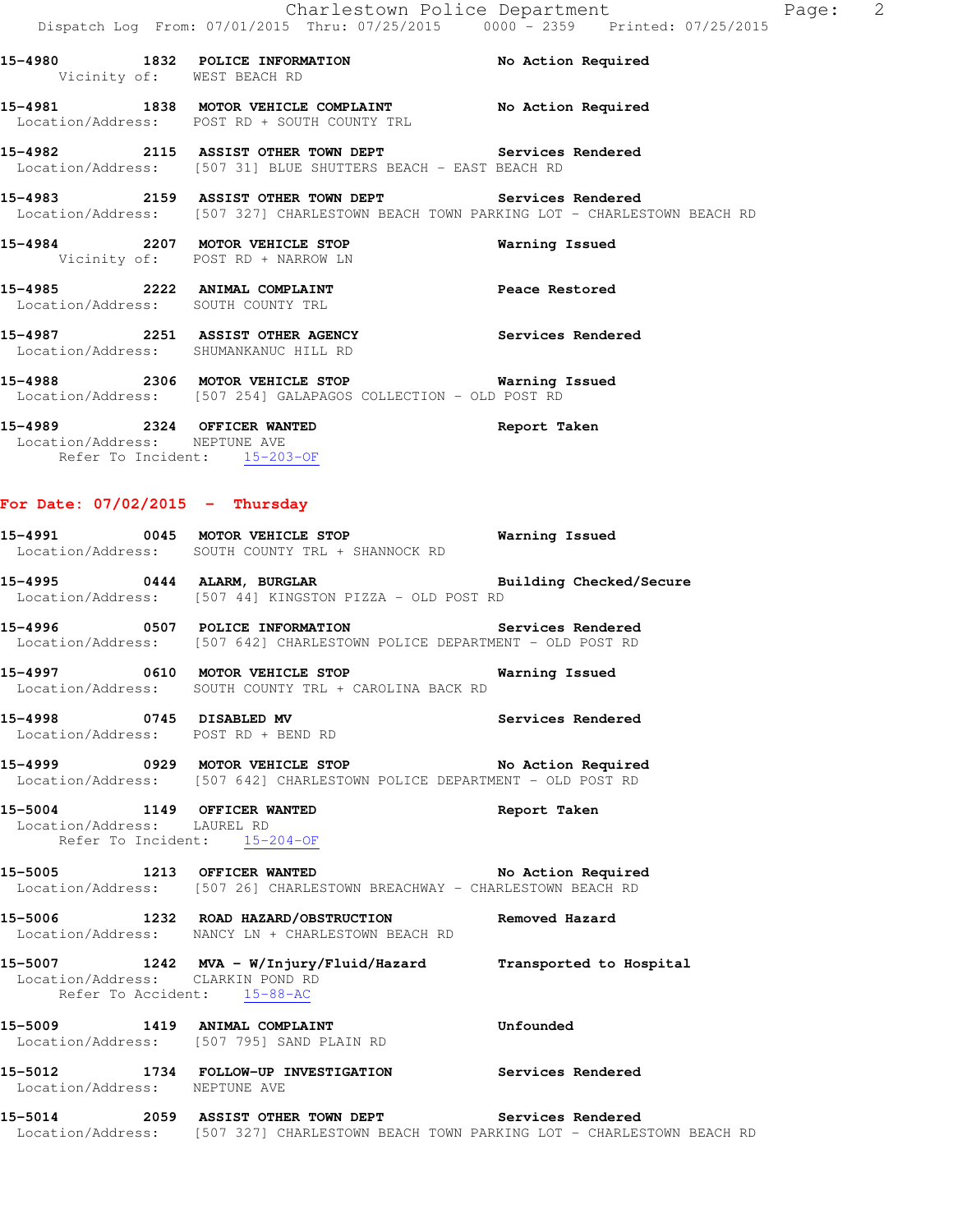**15-5015 2104 ASSIST OTHER TOWN DEPT Services Rendered** 

**15-5016 2112 FIREWORKS/Possession/Use/Other Could Not Locate** 

Location/Address: [507 31] BLUE SHUTTERS BEACH - EAST BEACH RD

| Location/Address: BAXTER ST                             |                                                                                                                           |                         |
|---------------------------------------------------------|---------------------------------------------------------------------------------------------------------------------------|-------------------------|
| For Date: $07/03/2015$ - Friday                         |                                                                                                                           |                         |
| 15-5026 0303 COMPLAINT<br>Location/Address: OLD MILL RD |                                                                                                                           | No Action Required      |
|                                                         | 15-5028 0555 MOTOR VEHICLE STOP<br>Location/Address: POST RD + PROSSER TRL                                                | Citation Issued         |
|                                                         | 15-5029 0614 MOTOR VEHICLE STOP<br>Location/Address: POST RD + TAMANACO DR                                                | Citation Issued         |
|                                                         | 15-5030 0618 MOTOR VEHICLE STOP<br>Location/Address: POST RD + SOUTH COUNTY TRL                                           | Warning Issued          |
|                                                         | 15-5031 0627 MOTOR VEHICLE STOP<br>Location/Address: POST RD + PROSSER TRL                                                | <b>Warning Issued</b>   |
|                                                         | 15-5032 0628 MOTOR VEHICLE STOP<br>Location/Address: POST RD + SOUTH COUNTY TRL                                           | <b>Warning Issued</b>   |
|                                                         | 15-5035 0826 FOUND/LOST PROPERTY The Investigated<br>Location/Address: CROSSPATCH RD                                      |                         |
|                                                         | 15-5037 1025 OFFICER WANTED<br>Location/Address: [507 642] CHARLESTOWN POLICE DEPARTMENT - OLD POST RD                    | Services Rendered       |
|                                                         | 15-5038 1037 EMBEZZELMENT/FRAUD/FORGERY Investigated<br>Location/Address: BLUEBERRY LN<br>Refer To Incident: 15-205-OF    |                         |
|                                                         | 15-5039 1044 POLICE INFORMATION 100 Investigated<br>Location/Address: [507 31] BLUE SHUTTERS BEACH - EAST BEACH RD        |                         |
|                                                         | 15-5040 1051 WELL BEING CHECK<br>Location/Address: ALTON CAROLINA RD                                                      | Investigated            |
|                                                         | 15-5041 1218 ALARM, BURGLAR<br>Location/Address: [507 704] CEDAR MEADOWS RD                                               | Building Checked/Secure |
|                                                         | 15-5043 1322 ALARM, FIRE<br>Location/Address: [507 390] BIRCH RD                                                          | <b>False Alarm</b>      |
| Location/Address: SHIRLEY DR                            | 15-5044 1402 EMBEZZELMENT/FRAUD/FORGERY Investigated<br>Refer To Incident: 15-206-OF                                      |                         |
|                                                         | 15-5046 1532 TRAFFIC CONTROL<br>Location/Address: EAST BEACH RD + PARADISE LN                                             | <b>Warning Issued</b>   |
|                                                         | 15-5047 1534 BOATING - SAFETY CHECK<br>Location: [507 341] NINIGRET POND - EAST                                           | Investigated            |
|                                                         | 15-5048 1545 ASSIST CITIZEN<br>Location/Address: [507 321] CHARLESTOWN BEACH - CHARLESTOWN BEACH RD                       | Services Rendered       |
|                                                         | 15-5049 1553 MOTOR VEHICLE STOP<br>Location/Address: CHARLESTOWN BEACH RD                                                 | Warning Issued          |
|                                                         | 15-5051 1605 MVA - Minor<br>Location/Address: [507 31] BLUE SHUTTERS BEACH - EAST BEACH RD<br>Refer To Accident: 15-89-AC | Report Taken            |
|                                                         | 15-5052 1608 POLICE INFORMATION                                                                                           | No Action Required      |
|                                                         |                                                                                                                           |                         |
|                                                         |                                                                                                                           |                         |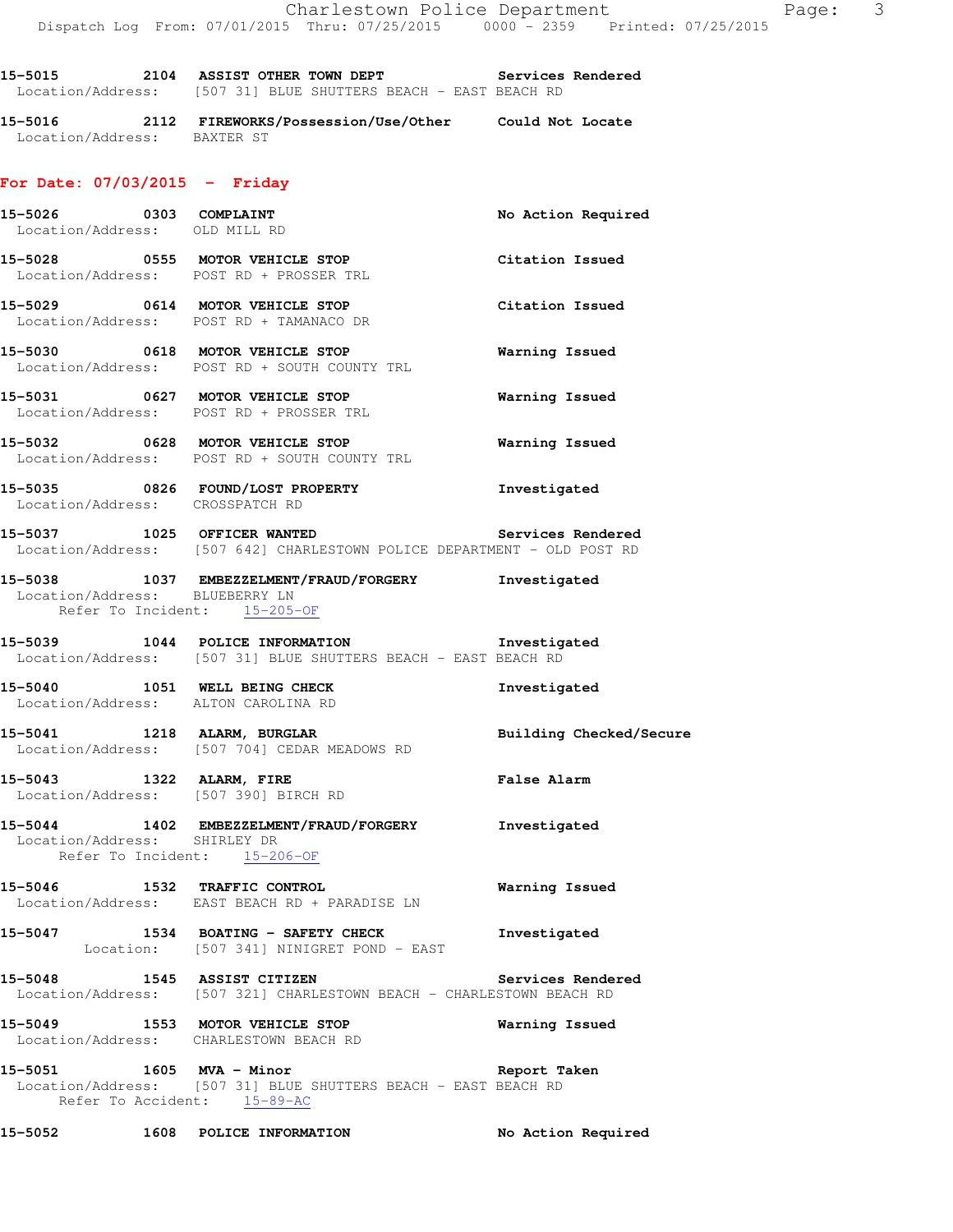|                                 | Charlestown Police Department<br>Dispatch Log From: 07/01/2015 Thru: 07/25/2015 0000 - 2359 Printed: 07/25/2015                                |                |
|---------------------------------|------------------------------------------------------------------------------------------------------------------------------------------------|----------------|
|                                 | Location/Address: CHARLESTOWN BEACH RD                                                                                                         |                |
|                                 | 15-5053 1623 MOTOR VEHICLE COMPLAINT Could Not Locate<br>Location/Address: [507 1] CHARLESTOWN TOWN HALL - SOUTH COUNTY TRL                    |                |
| Refer To Incident: 15-207-OF    | 15-5054 1829 FOUND/LOST PROPERTY Services Rendered<br>Location/Address: [507 26] CHARLESTOWN BREACHWAY - CHARLESTOWN BEACH RD                  |                |
|                                 | 15-5055 1839 TRAFFIC CONTROL CONTROL Citation Issued<br>Location/Address: LAURI DR + SOUTH COUNTY TRL                                          |                |
|                                 | 15-5057 2011 MOTOR VEHICLE COMPLAINT 1nvestigated<br>Location/Address: [507 260] RTE 1 @ GENERAL STANTON - POST RD                             |                |
|                                 | 15-5059 2101 FIREWORKS/Possession/Use/Other No Action Required<br>Location/Address: OLD POST RD + KING TOM DR                                  |                |
|                                 | 15-5061 2112 ASSIST OTHER TOWN DEPT Services Rendered<br>Location/Address: [507 327] CHARLESTOWN BEACH TOWN PARKING LOT - CHARLESTOWN BEACH RD |                |
|                                 | 15-5062 2116 DISTURBANCE/Music/Noise Investigated<br>Location/Address: COLUMBIA HEIGHTS OVAL                                                   |                |
| Location/Address: EDGEWARE ST   | 15-5063 2119 FIREWORKS/Possession/Use/Other No Action Required                                                                                 |                |
|                                 | 15-5064 2127 MOTOR VEHICLE COMPLAINT Could Not Locate<br>Location/Address: PROSSER TRL + SONQUIPAUG RD                                         |                |
| Location/Address: SONQUIPAUG RD | 15-5065  2151 FIREWORKS/Possession/Use/Other  Unfounded                                                                                        |                |
|                                 | 15-5066  2224 DISTURBANCE/Music/Noise  Unfounded<br>Location/Address: [507 846] CAMP RICHARDS - LAURI DR                                       |                |
|                                 | 15-5067 2312 MOTOR VEHICLE STOP<br>Location/Address: POST RD + SCHOOLHOUSE POND RD                                                             | Warning Issued |
|                                 | 15-5068 2319 ASSIST OTHER TOWN DEPT Services Rendered<br>Location/Address: [507 31] BLUE SHUTTERS BEACH - EAST BEACH RD                        |                |
|                                 | 15-5070 2326 MOTOR VEHICLE STOP<br>Location/Address: SOUTH COUNTY TRL + NARROW LN                                                              | Warning Issued |

Page: 4

**15-5071 2340 DISTURBANCE/Music/Noise Investigated**  Location/Address: POND ST

# **For Date: 07/04/2015 - Saturday**

| 15-5078 |            | 0250 LARCENY                           | Report Taken |  |
|---------|------------|----------------------------------------|--------------|--|
|         |            | Location/Address: TOCKWOTTEN COVE RD   |              |  |
|         |            | Refer To Incident: 15-208-OF           |              |  |
|         |            | Refer To Arrest: 15-58-AR              |              |  |
|         |            | Arrest: STRATTON, CHRISTOPHER T        |              |  |
|         |            | Address: 706 EAST ST ANDOVER, CT       |              |  |
|         | 26<br>Age: |                                        |              |  |
|         | Charges:   | LARCENY/U \$500                        |              |  |
|         |            | RECEIVING STOLEN GOODS-MISDEMEANOR     |              |  |
|         |            | Refer To Arrest: 15-59-AR              |              |  |
|         |            | Arrest: BRACKET, JESS M                |              |  |
|         |            | Address: 22 WOODING RD WALLINGFORD, CT |              |  |
|         | 36<br>Age: |                                        |              |  |
|         | Charges:   | LARCENY/U \$500                        |              |  |
|         |            | RECEIVING STOLEN GOODS-MISDEMEANOR     |              |  |
|         |            |                                        |              |  |

**15-5079 0312 FOLLOW-UP INVESTIGATION Arrest(s) Made**  Location/Address: [507 319] EAST BEACH BACK TRACK - EAST BEACH RD Refer To Incident: 15-208-OF Refer To Arrest: 15-58-AR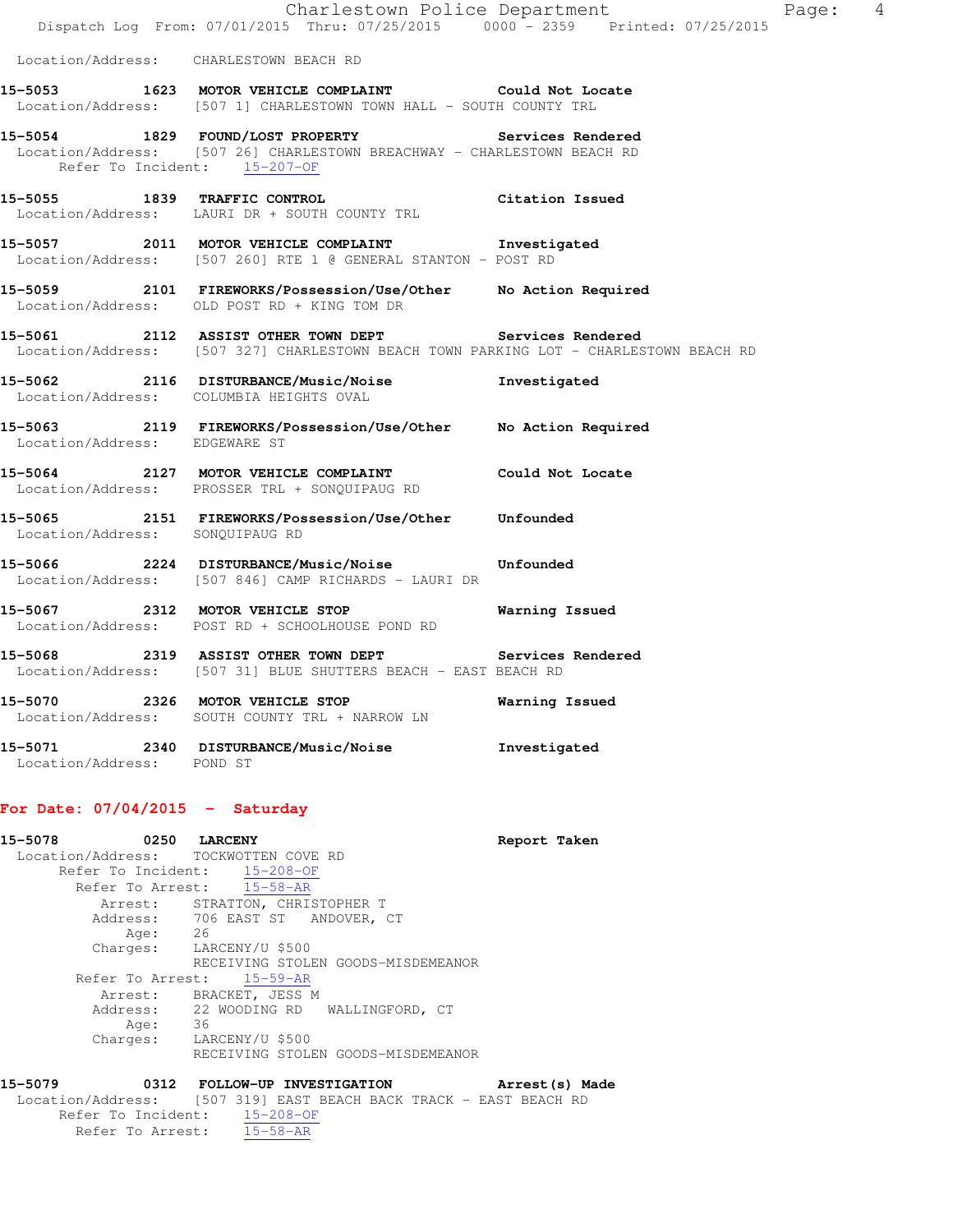Charlestown Police Department Page: 5 Dispatch Log From: 07/01/2015 Thru: 07/25/2015 0000 - 2359 Printed: 07/25/2015 Arrest: STRATTON, CHRISTOPHER T Address: 706 EAST ST ANDOVER, CT Age: 26 Charges: LARCENY/U \$500 RECEIVING STOLEN GOODS-MISDEMEANOR Refer To Arrest: 15-59-AR Arrest: BRACKET, JESS M Address: 22 WOODING RD WALLINGFORD, CT Age: 36 Charges: LARCENY/U \$500 RECEIVING STOLEN GOODS-MISDEMEANOR 15-5080 **0633 ANIMAL COMPLAINT 15-5080** Services Rendered Location/Address: POST RD + LAKESIDE DR **15-5081 0648 ASSIST CITIZEN Services Rendered**  Location/Address: POST RD + WEST BEACH RD **15-5084 0934 PARKING VIOLATIONS No Action Required**  Location/Address: [507 320] QUONOCHONTAUG BREACHWAY - WEST BEACH RD **15-5085 1143 FOLLOW-UP INVESTIGATION Investigated**  Location/Address: [507 858] THE PINK PELICAN - OLD POST RD **15-5086 1206 MOTOR VEHICLE STOP Warning Issued**  Location/Address: POST RD + NARROW LN **15-5089 1238 BOATING - VESSEL VIOLATION Warning Issued**  Location: NINIGRET, BREECHWAY CHANNEL **15-5090 1306 MOTOR VEHICLE STOP Arrest(s) Made**  Location/Address: [507 207] TROPIC FROST - OLD POST RD Refer To Arrest: 15-60-AR Arrest: BRADY, PATRICK O Address: 181 YORKTOWN RD NORTH KINGSTOWN, RI<br>Age: 35 Age: Charges: DRIVING AFTER DENIAL,SUS/REVOCATION-LICENSE **15-5091 1312 BOATING - VESSEL VIOLATION Warning Issued**  Location/Address: [507 26] CHARLESTOWN BREACHWAY - CHARLESTOWN BEACH RD **15-5092 1427 BOATING - VESSEL VIOLATION Warning Issued**  Location/Address: [507 26] CHARLESTOWN BREACHWAY - CHARLESTOWN BEACH RD 15-5093 1446 Boating - Assistance **Services Rendered** Location: [507 340] NINIGRET POND, AREA OF OCEAN HOUSE MARINA **15-5094 1506 Boating - Assistance Services Rendered**  Location: [507 26] QUONOCHONTAUG BREACHWAY CHANNEL **15-5129 1520 FOUND/LOST PROPERTY Report Taken**  Location/Address: [507 339] QUONOCHONTAUG POND - WEST BEACH RD<br>Refer To Incident: 15-211-OF Refer To Incident: **15-5095 1523 SUSPICIOUS ACTIVITY/VEHICLE Could Not Locate**  Location/Address: BISCUIT CITY RD **15-5096 1606 MOTOR VEHICLE STOP No Action Required**  Vicinity of: WEST BEACH RD **15-5098 1639 LARCENY Could Not Locate**  Location/Address: [507 26] CHARLESTOWN BREACHWAY - CHARLESTOWN BEACH RD **15-5099 1655 MOTOR VEHICLE COMPLAINT Unfounded**  Location/Address: SOUTH COUNTY TRL + SHANNOCK RD **15-5100 1711 MOTOR VEHICLE COMPLAINT Unfounded**  Location/Address: [507 258] RTE 1 @ SOUTH KINGSTOWN LINE - POST RD **15-5102 1801 OFFICER WANTED Unfounded**  Location/Address: [507 83] MEADOW BROOK INN - CAROLINA BACK RD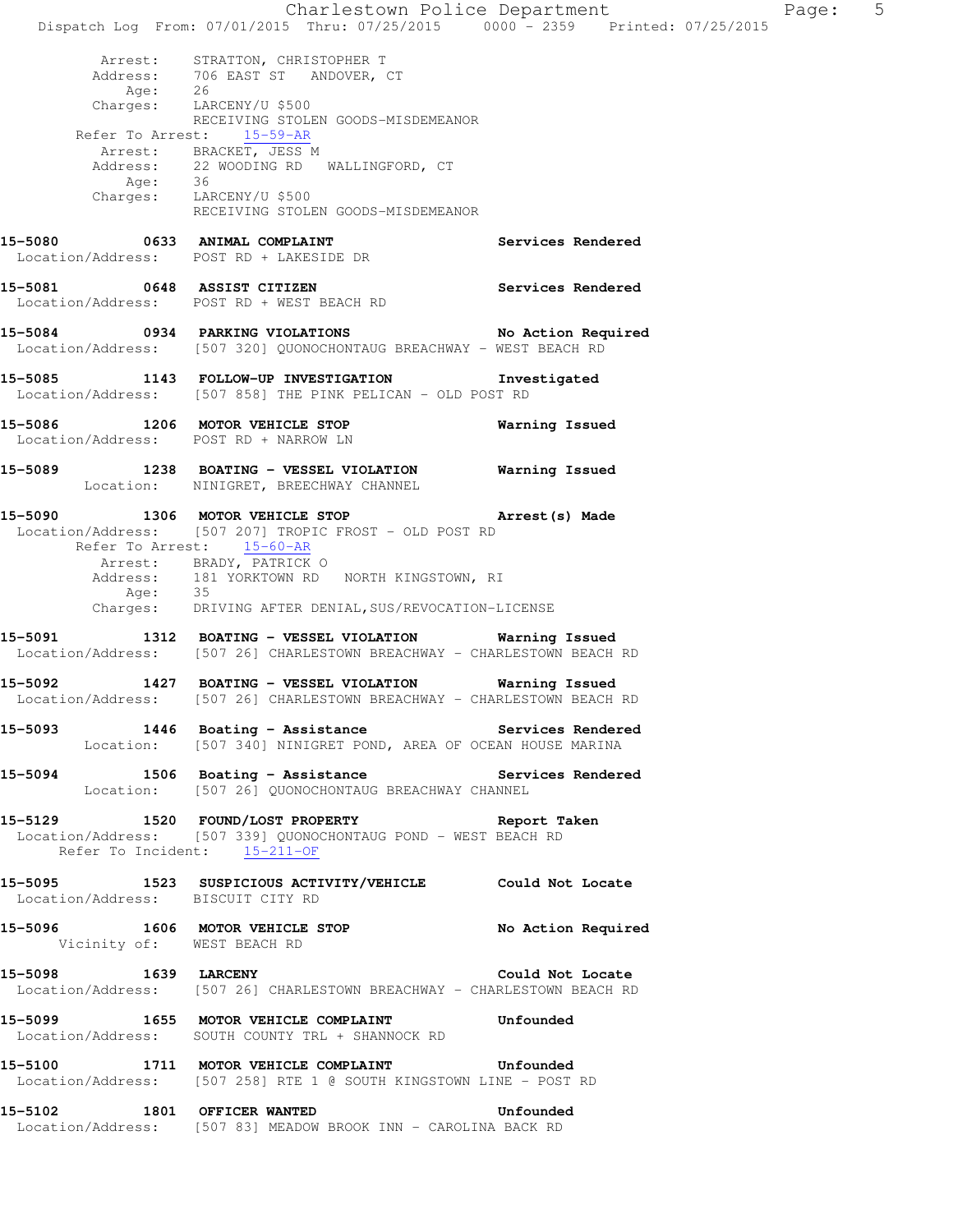| 15-5103 1834 LARCENY<br>Location/Address: OLD POST RD | Refer To Incident: 15-209-OF                                                                                                                   | Report Taken |
|-------------------------------------------------------|------------------------------------------------------------------------------------------------------------------------------------------------|--------------|
|                                                       | 15-5104 1835 MOTOR VEHICLE STOP <b>Exam Example 18</b> Warning Issued<br>Location/Address: [507 261] RTE 1 @ STATE GARAGE - POST RD            |              |
| Location/Address: EDGEWARE ST                         | 15-5106 			 2050 FIREWORKS/Possession/Use/Other No Action Required                                                                             |              |
| Location/Address: MORLEY ST                           | 15-5107 2051 FIREWORKS/Possession/Use/Other No Action Required                                                                                 |              |
|                                                       | 15-5109 2107 ANIMAL COMPLAINT 1999 7aken/Refered to Other<br>Location/Address: [507 19] CHARLESTOWN ELEMENTARY SCHOOL - CAROLINA BACK RD       |              |
|                                                       | 15-5110 2119 ASSIST OTHER TOWN DEPT Services Rendered<br>Location/Address: [507 327] CHARLESTOWN BEACH TOWN PARKING LOT - CHARLESTOWN BEACH RD |              |
|                                                       | 15-5113 2250 DISTURBANCE/Music/Noise 1nvestigated<br>Location/Address: [507 49] CHARLESTOWN TOWN BEACH - CHARLESTOWN BEACH RD                  |              |
|                                                       | 15-5114 2332 MOTOR VEHICLE STOP 6 Warning Issued<br>Location/Address: CHARLESTOWN BEACH RD + SHORE DR                                          |              |
|                                                       | 15-5115 2347 MOTOR VEHICLE STOP 6 Warning Issued<br>Location/Address: POST RD + TAMANACO DR                                                    |              |
|                                                       | $15.5117$ $0.250$ $0.050$ $0.00000776$ $(0.00016)$ $(0.0011)$ $(0.0011)$ $(0.0011)$ $(0.0001)$                                                 |              |

**15-5117 2350 DOMESTIC/Assault/Diso/Other Investigated**  Location/Address: PEQUOT DR Refer To Incident: 15-210-OF

#### **For Date: 07/05/2015 - Sunday**

- **15-5121 0100 MOTOR VEHICLE STOP No Action Required**  Location/Address: POST RD + WILDFLOWER RD **15-5122 0130 MOTOR VEHICLE STOP Warning Issued**  Location/Address: POST RD + SOUTH COUNTY TRL **15-5123 0153 MOTOR VEHICLE STOP Citation Issued**  Location/Address: BEND RD + POST RD
- **15-5124 0303 DISTURBANCE/Music/Noise Peace Restored**  Location/Address: BAXTER ST
- **15-5126 0925 ASSIST OTHER AGENCY Services Rendered**  Location/Address: [507 21] BURLINGAME STATE PARK - CHECK IN STATION - BURLINGAME STATE PARK RD

**15-5127 0939 TRAFFIC CONTROL No Action Required**  Location/Address: [507 321] CHARLESTOWN BEACH - CHARLESTOWN BEACH RD

**15-5128 0956 MOTOR VEHICLE STOP Warning Issued**  Location/Address: POST RD + EAST BEACH RD

**15-5131 1121 TRAFFIC CONTROL Services Rendered**  Location/Address: [507 319] EAST BEACH RD

**15-5132 1236 PARKING VIOLATIONS Investigated**  Vicinity of: [507 321] CHARLESTOWN BEACH - CHARLESTOWN BEACH RD

**15-5133 1319 BOATING - VESSEL VIOLATION Warning Issued**  Location: QUONNIE, FRONT OF YACHT CLUB

**15-5134 1409 WELL BEING CHECK Investigated**  Location/Address: CASTLE ROCK DR

**15-5135 1524 Boating - Assistance Services Rendered**  Location/Address: [507 26] CHARLESTOWN BREACHWAY - CHARLESTOWN BEACH RD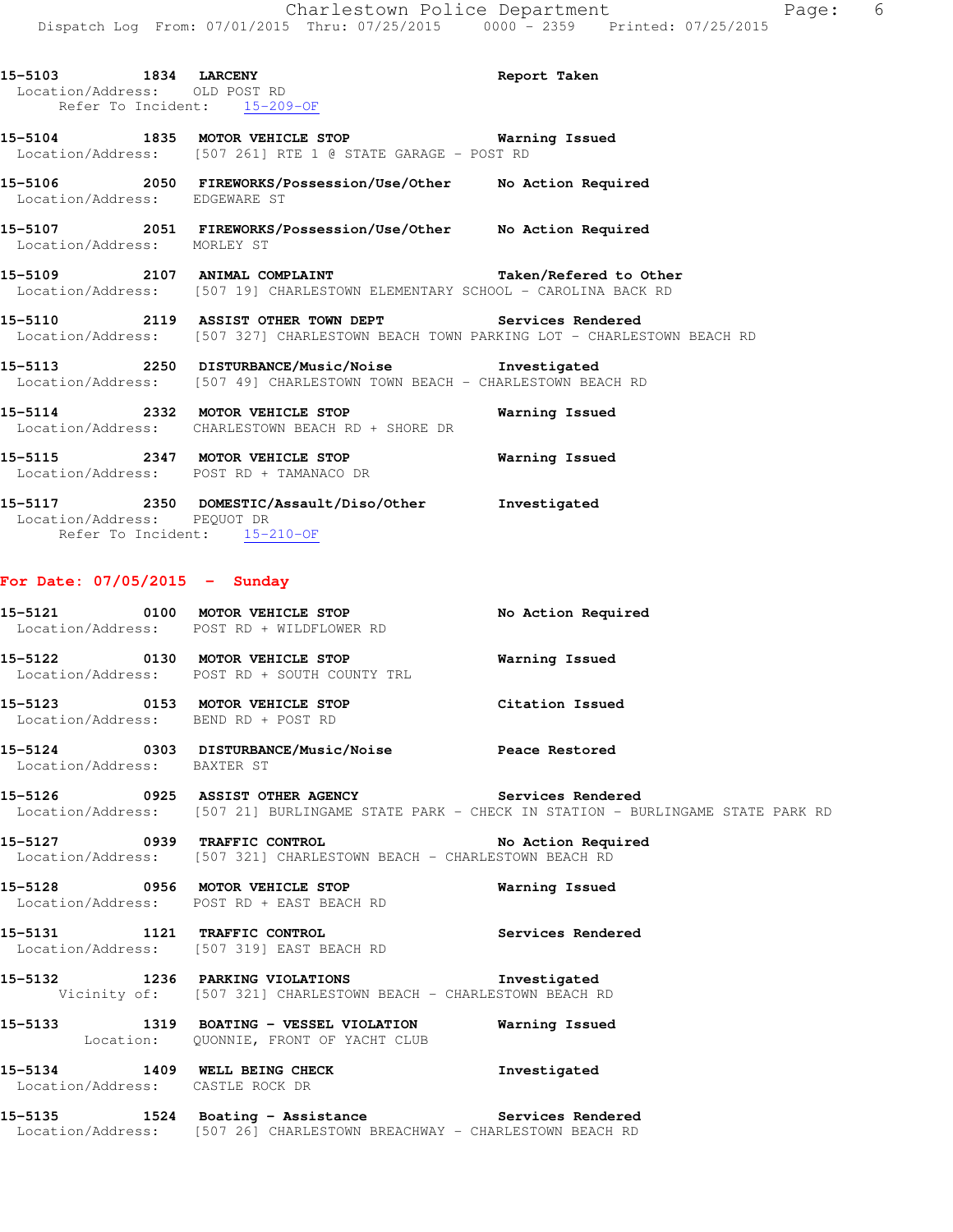**15-5138 1616 DISTURBANCE/Music/Noise Investigated**  Location/Address: BUCKEYE BROOK RD **15-5139 1621 DISTURBANCE/Music/Noise No Action Required**  Location/Address: KLONDIKE RD **15-5140 1631 DIS CONDUCT / FIGHT No Action Required**  Location/Address: [507 208] HITCHING POST - POST RD **15-5141 1653 ANIMAL COMPLAINT No Action Required**  Location/Address: SHUMANKANUC HILL RD **15-5143 1718 ASSIST OTHER TOWN DEPT No Action Required**  Location/Address: [507 31] BLUE SHUTTERS BEACH - EAST BEACH RD **15-5144 1737 MOTOR VEHICLE COMPLAINT Could Not Locate**  Location/Address: [507 21] BURLINGAME STATE PARK - CHECK IN STATION - BURLINGAME STATE PARK RD **15-5145 1808 ANIMAL COMPLAINT Investigated**  Location/Address: KLONDIKE RD **15-5146 1833 OFFICER WANTED Investigated**  Location/Address: RIDGEWOOD RD **15-5147 1840 LARCENY No Action Required**  Location/Address: POND ST **15-5148 1845 MOTOR VEHICLE STOP Warning Issued**  Location/Address: KING'S FACTORY RD + PROSSER TRL **15-5149 1914 MOTOR VEHICLE STOP Warning Issued**  Location/Address: [507 261] RTE 1 @ STATE GARAGE - POST RD **15-5150 2058 ANIMAL COMPLAINT Services Rendered**  Location/Address: MIDLAND RD **15-5151 2100 ASSIST OTHER TOWN DEPT Services Rendered**  Location/Address: [507 31] BLUE SHUTTERS BEACH - EAST BEACH RD **15-5152 2101 FIREWORKS/Possession/Use/Other No Action Required**  Location/Address: BISCUIT CITY RD **15-5153 2122 FIREWORKS/Possession/Use/Other Could Not Locate**  Location/Address: BENHAM ST **15-5154 2133 FIREWORKS/Possession/Use/Other Unfounded**  Location/Address: SOUTH COUNTY TRL **15-5156 2147 ASSIST OTHER TOWN DEPT No Action Required**  Location/Address: [507 327] CHARLESTOWN BEACH TOWN PARKING LOT - CHARLESTOWN BEACH RD **15-5157 2200 ANIMAL COMPLAINT No Action Required**  Location/Address: [507 368] CHARLESTOWN RICHMOND FIRE DEPARTMENT - SOUTH COUNTY TRL **For Date: 07/06/2015 - Monday 15-5162 0141 DISTURBANCE/Music/Noise Investigated**  Location/Address: NARROW LN

**15-5166 1026 MOTOR VEHICLE COMPLAINT Could Not Locate**  Vicinity of: [507 258] RTE 1 @ SOUTH KINGSTOWN LINE - POST RD

**15-5167 1033 TRAFFIC CONTROL No Action Required**  Location/Address: WEST BEACH RD + BRIARWOOD DR

**15-5168 1110 ASSIST OTHER TOWN DEPT Investigated**  Vicinity of: [507 31] BLUE SHUTTERS BEACH - EAST BEACH RD

**15-5170 1141 LARCENY Report Taken**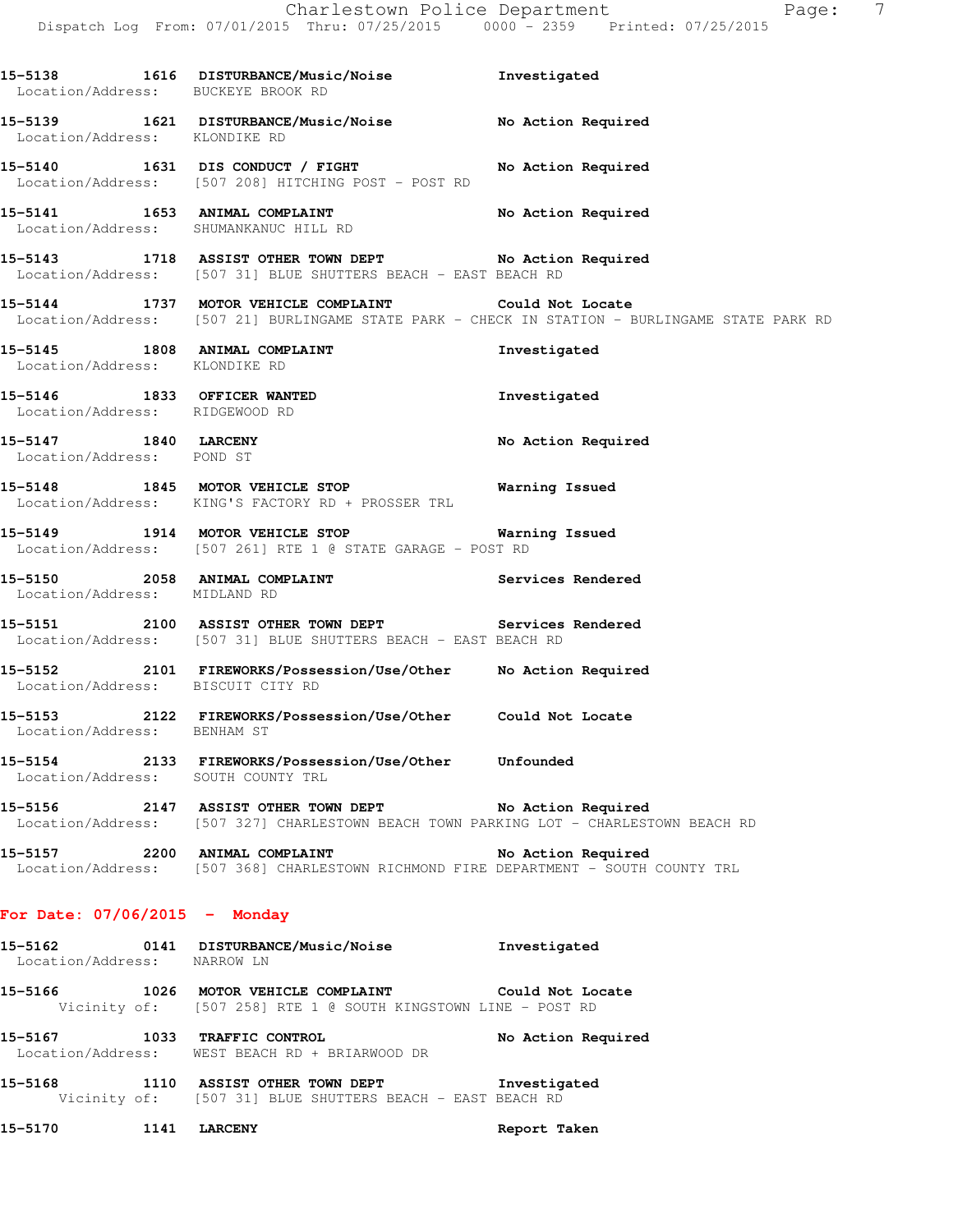|                                  | Charlestown Police Department<br>Dispatch Log From: 07/01/2015 Thru: 07/25/2015 0000 - 2359 Printed: 07/25/2015                                              | P                              |
|----------------------------------|--------------------------------------------------------------------------------------------------------------------------------------------------------------|--------------------------------|
| Location/Address: NARROW LN      | Refer To Incident: 15-213-OF                                                                                                                                 |                                |
|                                  | 15-5173 1353 DISABLED MV<br>Location/Address: EAST BEACH RD                                                                                                  | Services Rendered              |
|                                  | 15-5174 1433 DISABLED MV No Action Required<br>Location/Address: POST RD + WEST BEACH RD                                                                     |                                |
|                                  | 15-5175   1542   911 CALLS/False/Hang-Ups/Open   Building Checked/Secure   Location/Address: KLONDIKE RD                                                     |                                |
|                                  | 15-5178   1650   DISTURBANCE/Music/Noise   No Action Required Location/Address:   NARROW LN                                                                  |                                |
| Location/Address: OLD COACH RD   | 15-5181 1807 ALARM, FIRE                                                                                                                                     | <b>False Alarm</b>             |
| Location/Address: WILDFLOWER RD  | 15-5183 1904 EMBEZZELMENT/FRAUD/FORGERY Report Taken<br>Refer To Incident: 15-214-OF                                                                         |                                |
|                                  | 15-5184 1950 MOTOR VEHICLE STOP 6 Warning Issued<br>Location/Address: SOUTH COUNTY TRL + DOGWOOD DR                                                          |                                |
|                                  | 15-5185 2019 MVA - Minor Changes and Report Taken<br>Location/Address: [507 49] CHARLESTOWN TOWN BEACH - CHARLESTOWN BEACH RD<br>Refer To Accident: 15-90-AC |                                |
|                                  | 15-5186 2130 ASSIST CITIZEN Services Rendered<br>Location/Address: [507 31] BLUE SHUTTERS BEACH - EAST BEACH RD                                              |                                |
|                                  | 15-5187 2201 ASSIST OTHER TOWN DEPT Services Rendered<br>Location/Address: [507 327] CHARLESTOWN BEACH TOWN PARKING LOT - CHARLESTOWN BEACH RD               |                                |
| For Date: $07/07/2015$ - Tuesday |                                                                                                                                                              |                                |
|                                  | 15-5198 0533 TRAFFIC CONTROL<br>Location/Address: POST RD + WEST BEACH RD                                                                                    | No Action Required             |
|                                  | 15-5199 0543 ALARM, BURGLAR<br>Location/Address: [507 88] EAST WEST MARKET - POST RD                                                                         | Services Rendered              |
|                                  | 15-5200 0621 SUSPICIOUS ACTIVITY/VEHICLE Investigated<br>Location/Address: [507 841] BREACHWAY GRILL - CHARLESTOWN BEACH RD                                  |                                |
|                                  | 15-5202 0847 SUSPICIOUS ACTIVITY/VEHICLE No Action Required<br>Location/Address: [507 31] BLUE SHUTTERS BEACH - EAST BEACH RD                                |                                |
|                                  | 15-5204 0858 TRAFFIC CONTROL<br>Location/Address: CHARLESTOWN BEACH RD                                                                                       | No Action Required             |
|                                  | 15-5205 0909 ALARM, BURGLAR<br>Location/Address: [507 637] SANCTUARY RD                                                                                      | <b>Building Checked/Secure</b> |
|                                  | 15-5206 1010 MOTOR VEHICLE STOP 6 Warning Issued<br>Vicinity of: [507 261] RTE 1 @ STATE GARAGE - POST RD                                                    |                                |
|                                  | 15-5208 1140 POLICE INFORMATION<br>Location/Address: TOCKWOTTEN COVE RD<br>Refer To Incident: 15-215-OF                                                      | Investigated                   |
| Location/Address: MIDLAND RD     | 15-5211 1408 ASSIST OTHER AGENCY Services Rendered                                                                                                           |                                |
|                                  | 15-5212 1525 MOTOR VEHICLE COMPLAINT Services Rendered<br>Location/Address: [507 258] RTE 1 @ SOUTH KINGSTOWN LINE - POST RD                                 |                                |
|                                  | 15-5213 1640 DISTURBANCE/Music/Noise Extinquished<br>Location/Address: MATUNUCK SCHOOLHOUSE RD                                                               |                                |

age: 8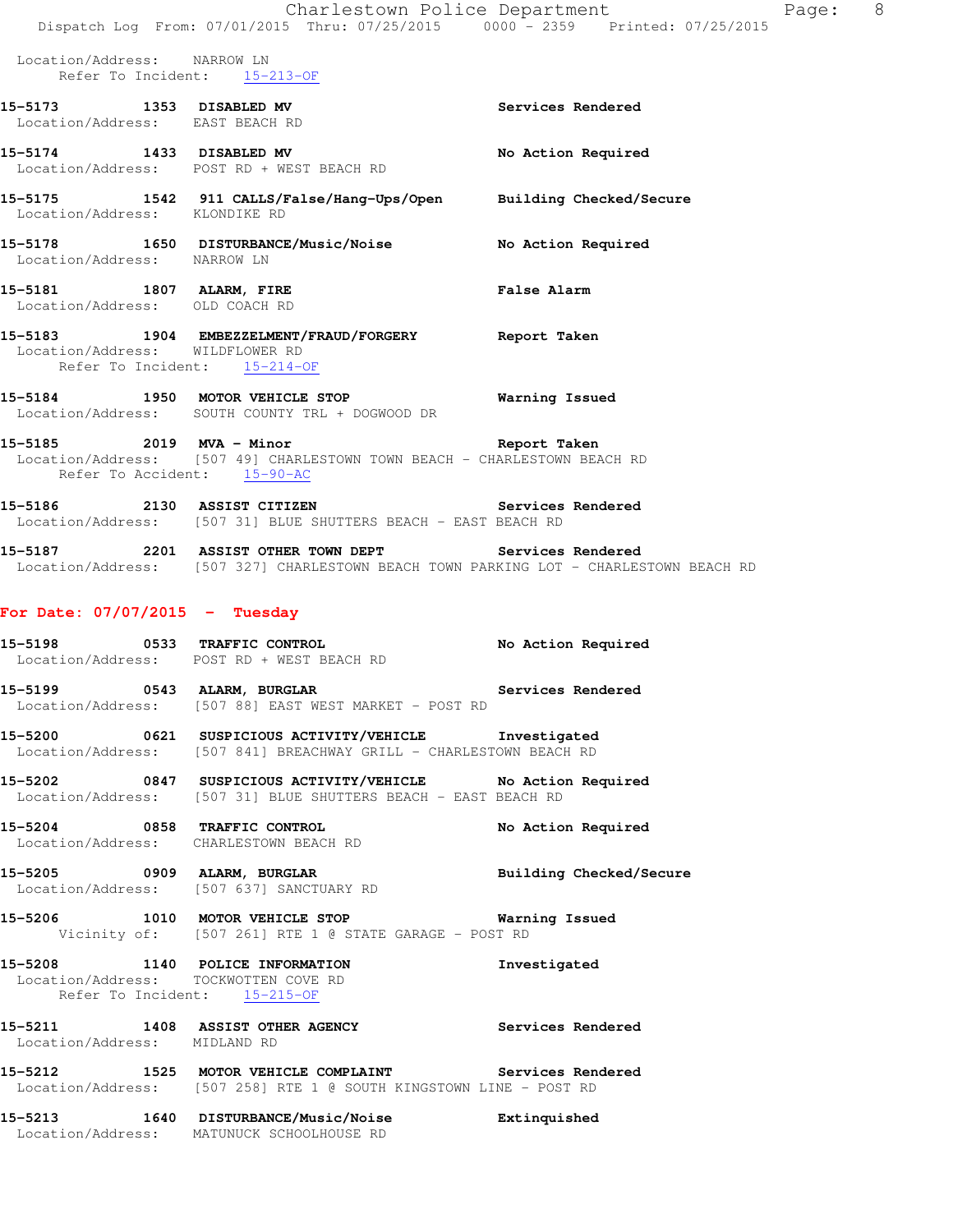**15-5214 1713 SUSPICIOUS ACTIVITY/VEHICLE Investigated** 

Vicinity of: SHUMANKANUC HILL RD + GARDNER RD

|                                    | 15-5215 1737 ANIMAL COMPLAINT<br>Vicinity of: BISCUIT CITY RD                                                                                                                                                                                                | Could Not Locate      |
|------------------------------------|--------------------------------------------------------------------------------------------------------------------------------------------------------------------------------------------------------------------------------------------------------------|-----------------------|
|                                    | 15-5216 1744 MOTOR VEHICLE STOP 15-5216 Arrest (s) Made<br>Location/Address: KING'S FACTORY RD<br>Refer To Arrest: 15-62-AR<br>Arrest: MENTA, RALPH P<br>Address: 115 OAK ST WESTERLY, RI<br>Age: 36<br>Charges: DRIVING AFTER DENIAL,SUS/REVOCATION-LICENSE |                       |
|                                    | 15-5217 1900 FIRE, OTHER<br>Location/Address: OLD SHANNOCK RD                                                                                                                                                                                                | Services Rendered     |
|                                    | 15-5220 2117 SUSPICIOUS ACTIVITY/VEHICLE Investigated<br>Vicinity of: [507 88] EAST WEST MARKET - POST RD                                                                                                                                                    |                       |
|                                    | 15-5221 2133 ASSIST OTHER TOWN DEPT Services Rendered Location/Address: [507 31] BLUE SHUTTERS BEACH - EAST BEACH RD                                                                                                                                         |                       |
| Location/Address: ROSS HILL RD     | 15-5223 2209 DOMESTIC/Assault/Diso/Other Peace Restored                                                                                                                                                                                                      |                       |
|                                    | 15-5226 2350 ASSIST OTHER TOWN DEPT Services Rendered<br>Location/Address: [507 1] CHARLESTOWN TOWN HALL - SOUTH COUNTY TRL                                                                                                                                  |                       |
| For Date: $07/08/2015$ - Wednesday |                                                                                                                                                                                                                                                              |                       |
| Location/Address: POST RD          | 15-5228 0014 MOTOR VEHICLE STOP                                                                                                                                                                                                                              | <b>Warning Issued</b> |
|                                    | 15-5229 0022 MOTOR VEHICLE STOP<br>Location/Address: POST RD + SCHOOLHOUSE POND RD                                                                                                                                                                           | <b>Warning Issued</b> |
|                                    | 15-5230 0029 DISABLED MV<br>Location/Address: POST RD + KING'S FACTORY RD                                                                                                                                                                                    | Services Rendered     |
|                                    | Location/Address: [507 28] SIMPLE PEASURES - SOUTH COUNTY TRL                                                                                                                                                                                                |                       |
|                                    | 15-5238 0505 MOTOR VEHICLE STOP<br>Location/Address: POST RD + PROSSER TRL                                                                                                                                                                                   | No Action Required    |
| Location/Address: COUNTRY DR       | 15-5240 1134 DISTURBANCE/Music/Noise                                                                                                                                                                                                                         | Investigated          |
|                                    | 15-5241 1150 OFFICER WANTED 10-BEARD TRINGERIGATED<br>Location/Address: [507 642] CHARLESTOWN POLICE DEPARTMENT - OLD POST RD                                                                                                                                |                       |
|                                    | 15-5243 1311 ANIMAL COMPLAINT<br>Location/Address: [507 876] RICAN - ALTON CAROLINA RD                                                                                                                                                                       | Could Not Locate      |
|                                    | 15-5246 1625 DISTURBANCE/Music/Noise<br>Location/Address: SOUTH COUNTY TRL                                                                                                                                                                                   | Investigated          |
|                                    | 15-5247 1717 DISTURBANCE/Music/Noise<br>Location/Address: MATUNUCK SCHOOLHOUSE RD<br>Refer To Incident: 15-216-OF                                                                                                                                            | Investigated          |
| Location/Address: CEDAR RD         | 15-5249 1847 FOLLOW-UP INVESTIGATION                                                                                                                                                                                                                         | Investigated          |
|                                    | 15-5250 1857 MOTOR VEHICLE STOP<br>Location/Address: DRIVING RANGE - POST RD                                                                                                                                                                                 | Warning Issued        |
| 15-5251                            | 1952 OFFICER WANTED                                                                                                                                                                                                                                          | Investigated          |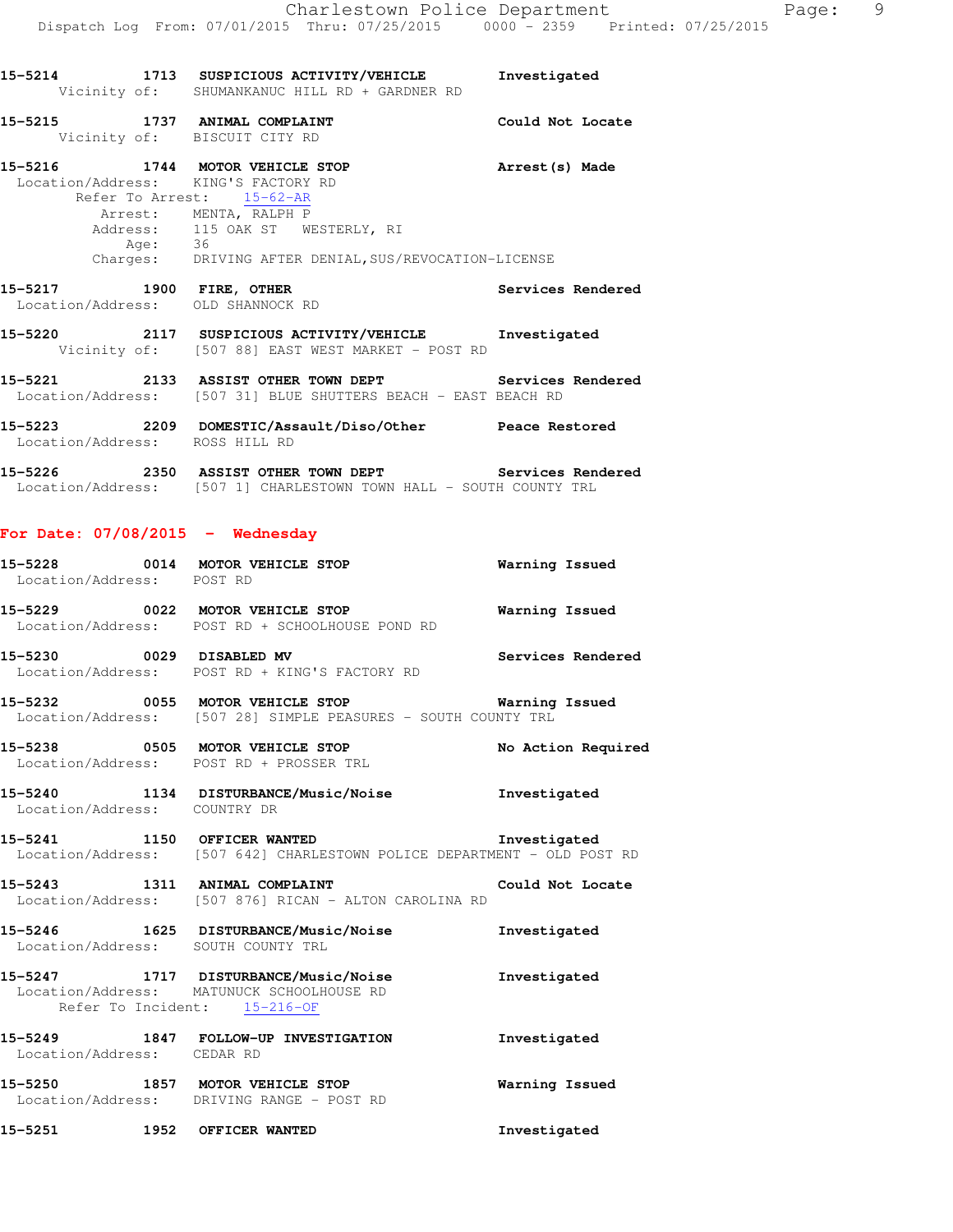Charlestown Police Department Fage: 10 Dispatch Log From: 07/01/2015 Thru: 07/25/2015 0000 - 2359 Printed: 07/25/2015

Location/Address: [507 20] NINIGRET PARK - PARK LN

**15-5252 2059 ASSIST OTHER TOWN DEPT Services Rendered**  Location/Address: [507 327] CHARLESTOWN BEACH TOWN PARKING LOT - CHARLESTOWN BEACH RD

**15-5254 2138 ASSIST OTHER TOWN DEPT Services Rendered**  Location/Address: [507 31] BLUE SHUTTERS BEACH - EAST BEACH RD

**15-5255 2339 TRAFFIC CONTROL No Action Required**  Location/Address: [507 226] QUONOCHONTAUG GRANGE - POST RD

#### **For Date: 07/09/2015 - Thursday**

- **15-5259 0024 MOTOR VEHICLE STOP Warning Issued**  Location/Address: [507 100] RTE 1 @ FIORES - POST RD
- **15-5260 0044 MOTOR VEHICLE STOP Warning Issued**  Location/Address: POST RD + PROSSER TRL
- **15-5265 0141 MOTOR VEHICLE STOP Citation Issued**  Location/Address: ALTON CAROLINA RD + HILLTOP DR
- **15-5269 0612 MOTOR VEHICLE STOP Warning Issued**  Location/Address: POST RD + SOUTH COUNTY TRL
- **15-5270 0714 WELL BEING CHECK Transported to Hospital**  Location/Address: ROSS HILL RD Refer To Incident: 15-217-OF
- **15-5271 0722 ROAD HAZARD/OBSTRUCTION Removed Hazard**  Location/Address: [507 16] POST RD + OLD POST RD
- **15-5273 1014 MVA Minor Investigated**  Location/Address: [507 215] SAINT ANDREW LUTHERAN CHURCH - EAST BEACH RD Refer To Accident: 15-91-AC
- **15-5274 1055 OFFICER WANTED Investigated**  Location/Address: OLD RD
- **15-5275 1219 ALARM, FIRE False Alarm**  Location/Address: BUCKEYE BROOK RD
- **15-5276 1314 Boating Assistance Could Not Locate**  Location: [507 341] NINIGRET POND - EAST
- **15-5277 1415 COMPLAINT Report Taken**  Location/Address: [507 235] NINIGRET INN - PROSSER TRL Refer To Incident: 15-218-OF
- **15-5278 1420 WELL BEING CHECK Investigated**  Location/Address: PROSSER TRL
- **15-5279 1516 ANIMAL COMPLAINT Could Not Locate**  Location/Address: BROWNING DR **15-5280 1540 MOTOR VEHICLE STOP Warning Issued**  Location/Address: POST RD + ROSS HILL RD
- **15-5281 1607 SUSPICIOUS ACTIVITY/VEHICLE Investigated**  Location/Address: HOXSIE AVE
- 15-5282 1620 ANIMAL COMPLAINT **Peace Restored** Location/Address: BROWNING DR
- **15-5283 1632 MISSING PERSON Investigated**  Location/Address: INDIAN CHURCH RD Refer To Incident: 15-219-OF
- **15-5284 1817 AIRCRAFT COMPLAINT No Action Required**  Location/Address: [507 318] EAST BEACH STATE PARKING LOT - EAST BEACH RD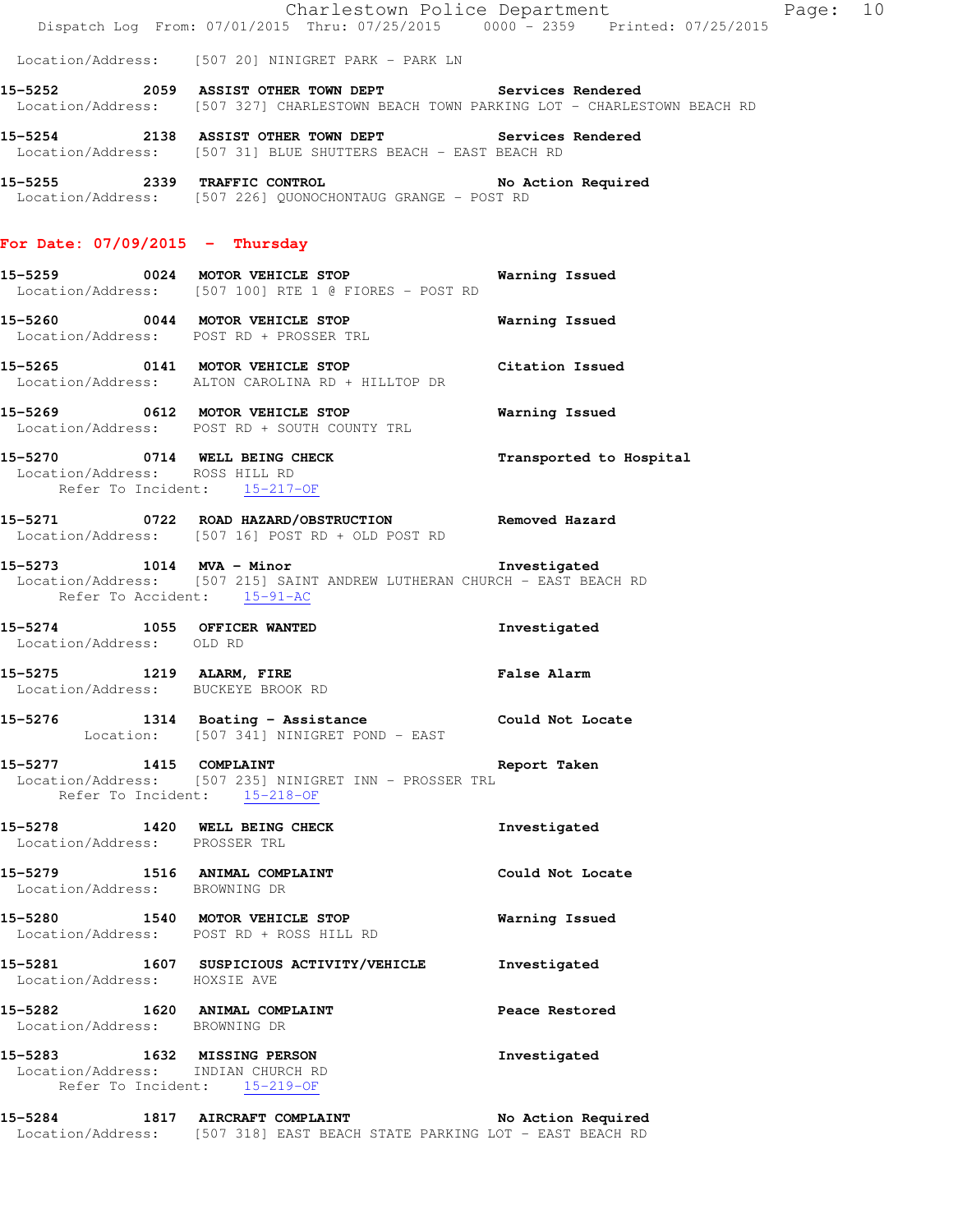**15-5285 2050 DOMESTIC/Assault/Diso/Other Taken/Refered to Other**  Location/Address: [507 26] CHARLESTOWN BREACHWAY - CHARLESTOWN BEACH RD Refer To Incident: 15-220-OF

# **For Date: 07/10/2015 - Friday**

|                               | 15-5292 		 0232 NOTIFICATION 		 Services Rendered<br>Location/Address: MATUNUCK SCHOOLHOUSE RD                                        |                         |
|-------------------------------|---------------------------------------------------------------------------------------------------------------------------------------|-------------------------|
|                               | 15-5295 0313 SUSPICIOUS ACTIVITY/VEHICLE Could Not Locate<br>Location/Address: [507 31] BLUE SHUTTERS BEACH - EAST BEACH RD           |                         |
|                               | 15-5297 0501 ASSIST CITIZEN Services Rendered<br>Location/Address: [507 320] QUONOCHONTAUG BREACHWAY - WEST BEACH RD                  |                         |
|                               | 15-5298 0605 MOTOR VEHICLE STOP<br>Location/Address: POST RD + KING'S FACTORY RD                                                      | Warning Issued          |
|                               | 15-5300 0725 EMBEZZELMENT/FRAUD/FORGERY Investigated<br>Location/Address: WEST BEACH RD<br>Refer To Incident: 15-221-OF               |                         |
| Location/Address: OLD MILL RD | 15-5301 0942 FOLLOW-UP INVESTIGATION Investigated                                                                                     |                         |
|                               | 15-5302 1002 FIRE, OTHER 2008 2010 Services Rendered<br>Location/Address: [507 218] SMALL AXE PRODUCTIONS - OLD POST RD               |                         |
| Location/Address: CHARLES AVE | 15-5304 1035 ASSIST OTHER AGENCY Services Rendered                                                                                    |                         |
| Location/Address: BROWNING DR | 15-5307 1232 FOLLOW-UP INVESTIGATION Investigated                                                                                     |                         |
| Location/Address: OLD POST RD | 15-5308 1301 PARKING VIOLATIONS No Action Required                                                                                    |                         |
|                               | 15-5309 1310 MOTOR VEHICLE STOP<br>Location/Address: NARROW LN + MATUNUCK SCHOOLHOUSE RD                                              | <b>Warning Issued</b>   |
|                               | 15-5310 1326 Boating - Assistance Services Rendered Location/Address: SURFSIDE AVE                                                    |                         |
| Location/Address: NIANTIC HWY | 15-5312 1504 TOWN COUNCIL DOCKET DELIVERY Services Rendered                                                                           |                         |
|                               | 15-5313 1629 SUSPICIOUS ACTIVITY/VEHICLE Services Rendered<br>Location/Address: [507 303] RTE 1 @ SOUTH SHORE MENTAL HEALTH - POST RD |                         |
|                               | 15-5314 1635 MOTOR VEHICLE STOP<br>Location/Address: [507 100] RTE 1 @ FIORES - POST RD                                               | Warning Issued          |
| 15-5315 1645 DISABLED MV      | Location/Address: [507 257] DUNNS CORNERS FIRE STATION (STATION TWO) - POST RD                                                        | Services Rendered       |
|                               | 15-5316 1710 OFFICER WANTED<br>Location/Address: INDIAN CHURCH RD                                                                     | No Action Required      |
|                               | 15-5317 1737 ALARM, BURGLAR<br>Location/Address: [507 531] NARRAGANSETT INDIAN TRIBAL HEALTH CENTER - SOUTH COUNTY TRL                | Building Checked/Secure |
|                               | 15-5318 1813 MOTOR VEHICLE COMPLAINT<br>Location/Address: [507 303] RTE 1 @ SOUTH SHORE MENTAL HEALTH - POST RD                       | Unfounded               |
|                               | 15-5320 1945 ASSIST OTHER POLICE DEPT Could Not Locate<br>Location/Address: [507 320] QUONOCHONTAUG BREACHWAY - WEST BEACH RD         |                         |
| 15-5321                       | 2001 DIS CONDUCT / FIGHT<br>Location/Address: [507 45] RIPPY'S LIQUOR MART - SOUTH COUNTY TRL                                         | Peace Restored          |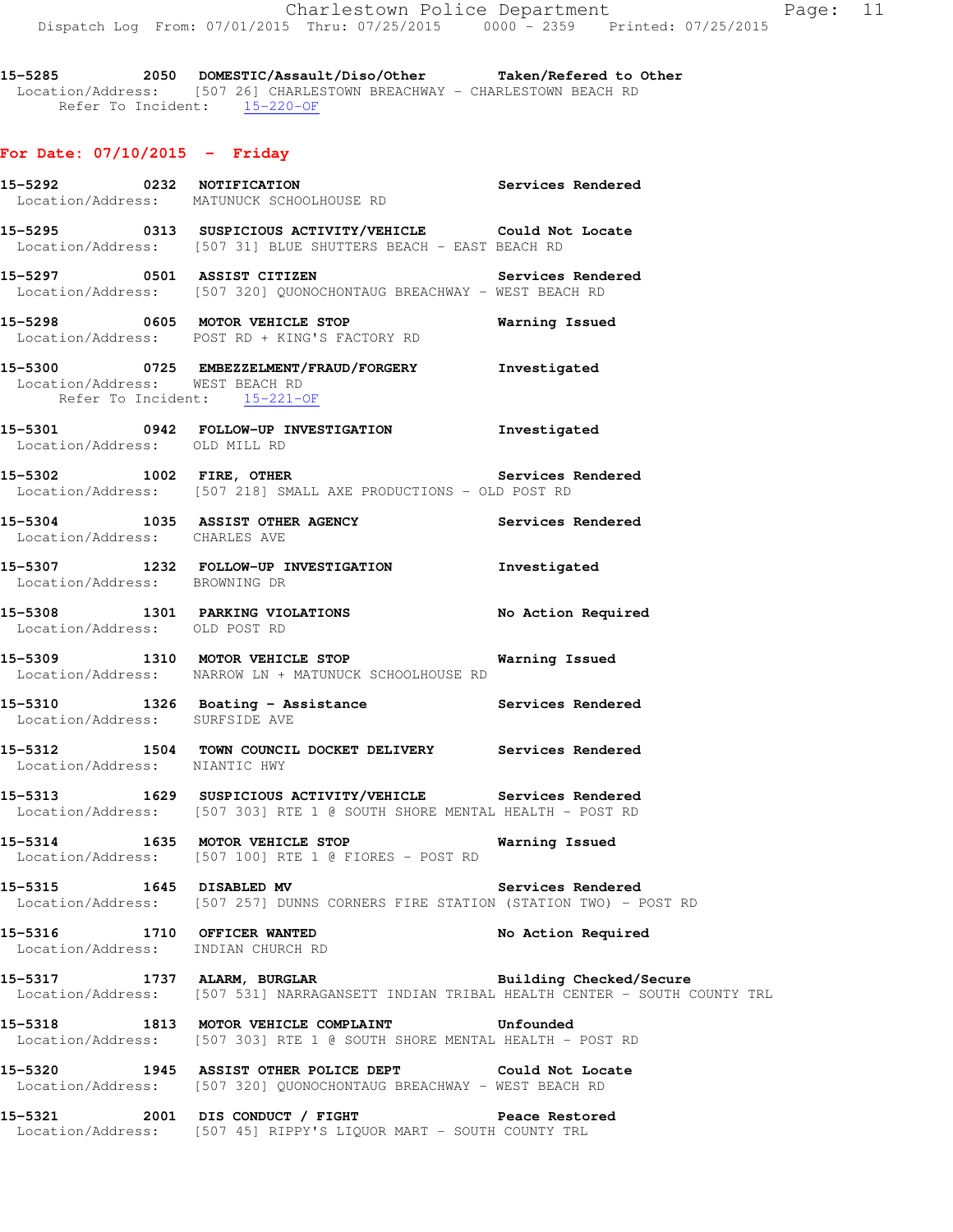**15-5322 2010 SUSPICIOUS ACTIVITY/VEHICLE Could Not Locate**  Location/Address: [507 28] SIMPLE PEASURES - SOUTH COUNTY TRL

**15-5323 2040 ASSIST OTHER POLICE DEPT Services Rendered**  Location/Address: [507 881] CHARLESTOWN ANIMAL SHELTER - SAND HILL RD

**15-5324 2102 ASSIST OTHER TOWN DEPT Services Rendered**  Location/Address: [507 31] BLUE SHUTTERS BEACH - EAST BEACH RD

**15-5325 2210 SUSPICIOUS ACTIVITY/VEHICLE Services Rendered**  Location/Address: POST RD + WEST BEACH RD

#### **For Date: 07/11/2015 - Saturday**

**15-5327 0050 ASSIST OTHER TOWN DEPT Services Rendered**  Location/Address: [507 327] CHARLESTOWN BEACH TOWN PARKING LOT - CHARLESTOWN BEACH RD

**15-5328 0103 ASSIST OTHER POLICE DEPT Could Not Locate**  Vicinity of: [507 275] RTE 1 @ WESTERLY LINE - POST RD

**15-5330 0116 MOTOR VEHICLE STOP Warning Issued**  Location/Address: OLD COACH RD + LADY SLIPPER DR

**15-5333 0604 MOTOR VEHICLE STOP Warning Issued**  Location/Address: [507 283] RTE 2 @ GIFT BARN - SOUTH COUNTY TRL

**15-5338 1139 BOATING - VESSEL VIOLATION Warning Issued**  Vicinity of: [507 240] LAVINS LANDING MARINA INC - SPORTSMAN RD

**15-5340 1214 ASSIST OTHER TOWN DEPT Investigated**  Location/Address: CHARLESTOWN BEACH RD

**15-5341 1223 MOTOR VEHICLE STOP Warning Issued**  Location/Address: [507 28] SIMPLE PEASURES - SOUTH COUNTY TRL

**15-5343 1300 MOTOR VEHICLE STOP Warning Issued**  Vicinity of: POST RD + KING'S FACTORY RD

**15-5344 1343 TRAFFIC CONTROL Services Rendered**  Location/Address: POST RD + EAST BEACH RD

**15-5347 1424 PARKING VIOLATIONS Warning Issued**  Location/Address: CHARLESTOWN BEACH RD

**15-5348 1505 MOTOR VEHICLE COMPLAINT Unfounded**  Location/Address: EAST BEACH RD

**15-5349 1513 ASSIST OTHER POLICE DEPT Investigated**  Location/Address: [507 21] BURLINGAME STATE PARK - CHECK IN STATION - BURLINGAME STATE PARK RD

**15-5350 1537 BOATING - VESSEL VIOLATION Warning Issued**  Location: [507 340] NINIGRET POND - WEST

**15-5351 1606 BOATING - VESSEL VIOLATION Warning Issued**  Location/Address: [507 26] CHARLESTOWN BREACHWAY - CHARLESTOWN BEACH RD

**15-5353 1620 MVA - Minor Investigated**  Location/Address: [507 31] BLUE SHUTTERS BEACH - EAST BEACH RD Refer To Incident: 15-225-OF

**15-5354 1620 DISABLED MV Services Rendered**  Location/Address: [507 37] CHARLESTOWN WINE AND SPIRITS - OLD POST RD

**15-5355 1651 ASSIST OTHER POLICE DEPT Services Rendered**  Location/Address: [507 21] BURLINGAME STATE PARK - CHECK IN STATION - BURLINGAME STATE PARK RD

15-5356 1723 ANIMAL COMPLAINT **15-5356** Services Rendered Location/Address: [507 20] NINIGRET PARK - PARK LN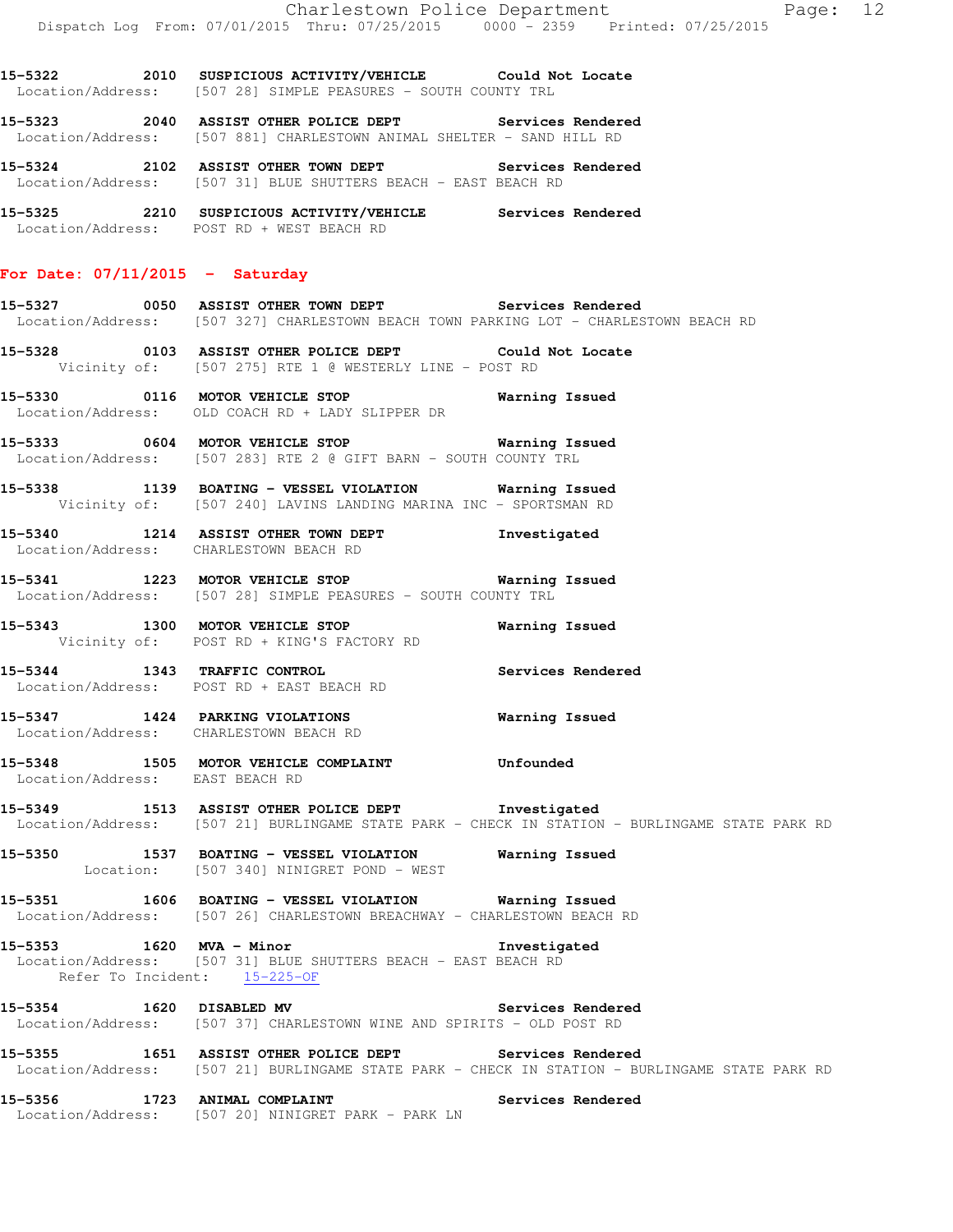|                                                        | Dispatch Log From: 07/01/2015 Thru: 07/25/2015 0000 - 2359 Printed: 07/25/2015                                                                 | Charlestown Police Department | Page: 13 |  |
|--------------------------------------------------------|------------------------------------------------------------------------------------------------------------------------------------------------|-------------------------------|----------|--|
|                                                        | 15-5357 1801 MVA - Minor<br>Location/Address: SOUTH COUNTY TRL + CAROLINA BACK RD                                                              | Investigated                  |          |  |
| 15-5358 1849 FIRE, OTHER<br>Location/Address: CEDAR RD |                                                                                                                                                | Extinquished                  |          |  |
| Location/Address: OCEAN VIEW AVE                       | 15-5359 1933 AIRCRAFT COMPLAINT COULD Not Locate                                                                                               |                               |          |  |
| Location/Address: HAZEN ST                             | 15-5360 2025 ANIMAL COMPLAINT                                                                                                                  | Could Not Locate              |          |  |
|                                                        | 15-5361 2104 DISABLED MV<br>Location/Address: POST RD + KING'S FACTORY RD                                                                      | No Action Required            |          |  |
|                                                        | 15-5363 2116 FIREWORKS/Possession/Use/Other Unfounded<br>Location/Address: [507 50] CENTRAL BEACH - SURFSIDE AVE                               |                               |          |  |
|                                                        | 15-5364 2123 ASSIST OTHER POLICE DEPT Services Rendered<br>Location/Address: [507 730] THE KAYAK CENTRE - CHARLESTOWN BEACH RD                 |                               |          |  |
|                                                        | 15-5365 2123 ASSIST OTHER TOWN DEPT Services Rendered<br>Location/Address: [507 327] CHARLESTOWN BEACH TOWN PARKING LOT - CHARLESTOWN BEACH RD |                               |          |  |
| Location/Address: RAILROAD AVE                         | 15-5366 2136 POLICE INFORMATION                                                                                                                | No Action Required            |          |  |
|                                                        | 15-5367 2147 FIREWORKS/Possession/Use/Other Investigated<br>Location/Address: [507 49] CHARLESTOWN TOWN BEACH - CHARLESTOWN BEACH RD           |                               |          |  |
| Location/Address: BLUEBERRY LN                         | 15-5369 2207 ANIMAL COMPLAINT 1990 12 Taken/Refered to Other                                                                                   |                               |          |  |
| Location/Address: RAILROAD AVE                         | 15-5370 2226 FOLLOW-UP INVESTIGATION No Action Required                                                                                        |                               |          |  |
| Location/Address: OLD POST RD                          | 15-5371 2254 FIREWORKS/Possession/Use/Other Investigated                                                                                       |                               |          |  |
|                                                        | 15-5372 2307 DRIVING WHILE INTOXICATED<br>Vicinity of: CAROLINA BACK RD + RAILROAD AVE                                                         | Investigated                  |          |  |
| Location/Address: NARROW LN                            | 15-5373 2345 POLICE INFORMATION                                                                                                                | Investigated                  |          |  |
|                                                        |                                                                                                                                                |                               |          |  |

# **For Date: 07/12/2015 - Sunday**

| 15–5375           |  |  | 0004 ASSIST OTHER TOWN DEPT |  |                                              | Services Rendered |
|-------------------|--|--|-----------------------------|--|----------------------------------------------|-------------------|
| Location/Address: |  |  |                             |  | [507 31] BLUE SHUTTERS BEACH - EAST BEACH RD |                   |

- **15-5377 0025 MOTOR VEHICLE STOP Warning Issued**  Location/Address: PIPER CT
- **15-5378 0043 MOTOR VEHICLE STOP Citation Issued**  Location/Address: [507 854] WINDSWEPT INN - PROSSER TRL
- **15-5379 0059 ASSAULT No Action Required**  Location/Address: SCHOOLHOUSE POND RD
- **15-5380 0115 MVA W/Injury/Fluid/Hazard Arrest(s) Made**  Location/Address: [507 246] INDIAN CHURCH RD Refer To Arrest: 15-63-AR Arrest: REELS, JAZMOND D Address: 75 PEARLS WAY SOUTH KINGSTOWN, RI Age: 25 Charges: FELONY ASSAULT/ DANG. WEAPON OR SUBSTANCE FELONY ASSAULT/ DANG. WEAPON OR SUBSTANCE DUTY TO STOP-ACC.RESULT-PERSONAL INJURY/DEATH Refer To Accident: 15-94-AC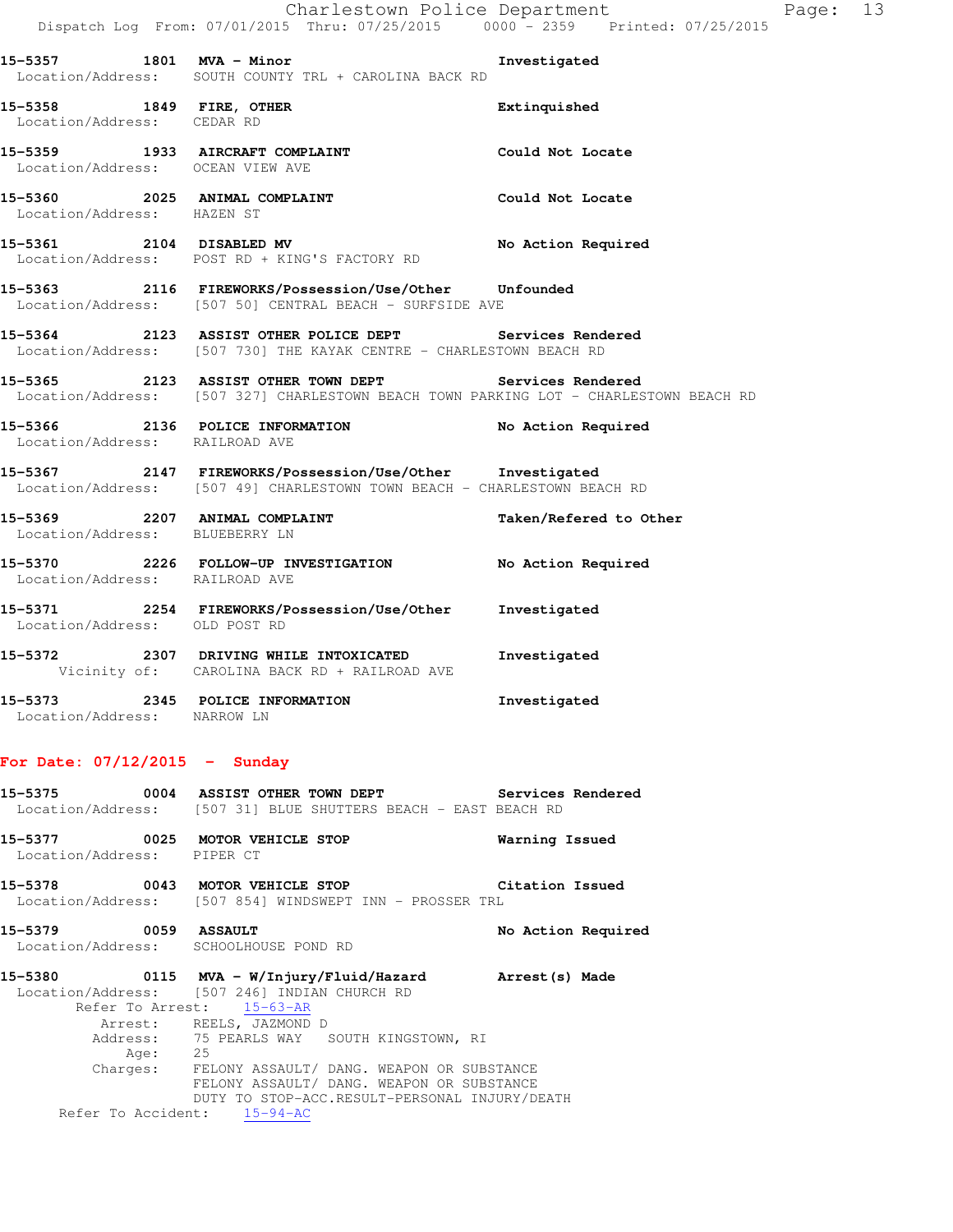|                                                                                          | 15-5381 0911 TRAFFIC CONTROL CONTROL Warning Issued<br>Location/Address: CHARLESTOWN BEACH RD                                     |                    |
|------------------------------------------------------------------------------------------|-----------------------------------------------------------------------------------------------------------------------------------|--------------------|
| 15-5383 1115 MVA - Minor<br>Location/Address: OVERLOOK DR<br>Refer To Accident: 15-95-AC |                                                                                                                                   | Investigated       |
|                                                                                          | 15-5384 1228 OFFICER WANTED Investigated<br>Vicinity of: [507 49] CHARLESTOWN TOWN BEACH - CHARLESTOWN BEACH RD                   |                    |
|                                                                                          | 15-5386 1333 BOATING - VESSEL VIOLATION Warning Issued<br>Location: QUONNIE POND, INFRONT OF SHELTER COVE                         |                    |
|                                                                                          | 15-5387 1405 BOATING - VESSEL VIOLATION Warning Issued<br>Location/Address: [507 26] CHARLESTOWN BREACHWAY - CHARLESTOWN BEACH RD |                    |
|                                                                                          | 15-5388 1413 BOATING - VESSEL VIOLATION Warning Issued<br>Vicinity of: [507 339] QUONOCHONTAUG POND - WEST BEACH RD               |                    |
| Refer To Incident: 15-222-OF                                                             | 15-5389 1418 ANIMAL COMPLAINT<br>Location/Address: [507 20] NINIGRET PARK - PARK LN                                               | Report Taken       |
|                                                                                          | 15-5390 1427 POLICE INFORMATION 1nvestigated<br>Location/Address: [507 642] CHARLESTOWN POLICE DEPARTMENT - OLD POST RD           |                    |
|                                                                                          | 15-5391 1501 ROAD HAZARD/OBSTRUCTION Could Not Locate<br>Location/Address: [507 88] EAST WEST MARKET - POST RD                    |                    |
|                                                                                          | 15-5392 1512 ASSIST OTHER TOWN DEPT Services Rendered Location/Address: [507 31] BLUE SHUTTERS BEACH - EAST BEACH RD              |                    |
|                                                                                          | 15-5394 1540 MOTOR VEHICLE STOP Warning Issued<br>Location/Address: POST RD + TAMANACO DR                                         |                    |
|                                                                                          |                                                                                                                                   |                    |
| Location/Address: OLD SHANNOCK RD                                                        | 15-5395 1604 ANIMAL COMPLAINT Unfounded                                                                                           |                    |
|                                                                                          | Location/Address: [507 730] THE KAYAK CENTRE - CHARLESTOWN BEACH RD                                                               |                    |
|                                                                                          | 15-5398 1619 FOUND/LOST PROPERTY No Action Required<br>Location/Address: [507 410] DUNKIN DONUTS - OLD POST RD                    |                    |
|                                                                                          | 15-5399 1636 FOUND/LOST PROPERTY 15-5399 No Action Required<br>Location/Address: [507 45] RIPPY'S LIQUOR MART - SOUTH COUNTY TRL  |                    |
|                                                                                          | 15-5400 1725 MOTOR VEHICLE STOP<br>Location/Address: POST RD + LAKESIDE DR                                                        | Warning Issued     |
| 15-5401 1737 OFFICER WANTED<br>Location/Address: OLD SHANNOCK RD                         |                                                                                                                                   |                    |
| 15-5403 1756 TRAFFIC CONTROL                                                             | Location/Address: [507 226] QUONOCHONTAUG GRANGE - POST RD                                                                        | Services Rendered  |
| 15-5404 1852 DISABLED MV                                                                 | Location/Address: POST RD + FALCONE LN                                                                                            | Services Rendered  |
|                                                                                          | 15-5405 1908 OFFICER WANTED<br>Location/Address: CHARLESTOWN BEACH RD                                                             | Investigated       |
|                                                                                          | 15-5406 1909 TRANSPORT S<br>Location/Address: [507 410] DUNKIN DONUTS - OLD POST RD                                               | Services Rendered  |
|                                                                                          | 15-5407 1938 ASSIST OTHER POLICE DEPT Investigated<br>Location/Address: [507 258] RTE 1 @ SOUTH KINGSTOWN LINE - POST RD          | No Action Required |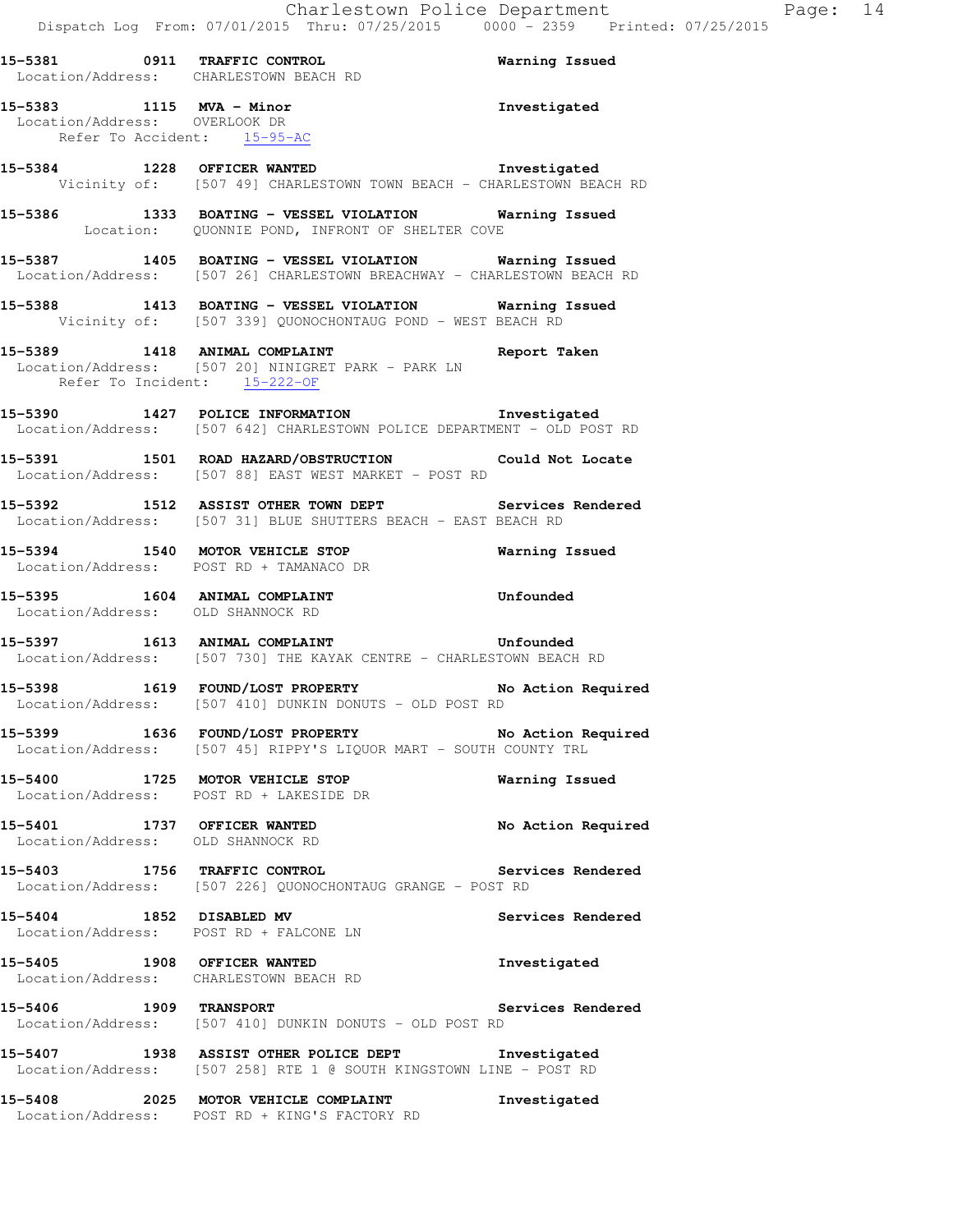|                                                              | Charlestown Police Department<br>Dispatch Log From: 07/01/2015 Thru: 07/25/2015 0000 - 2359 Printed: 07/25/2015               |                         |
|--------------------------------------------------------------|-------------------------------------------------------------------------------------------------------------------------------|-------------------------|
|                                                              | 15-5410 2049 MOTOR VEHICLE STOP Citation Issued<br>Location/Address: [507 261] RTE 1 @ STATE GARAGE - POST RD                 |                         |
|                                                              | 15-5411 2103 ASSIST OTHER TOWN DEPT Services Rendered<br>Location/Address: [507 321] CHARLESTOWN BEACH - CHARLESTOWN BEACH RD |                         |
|                                                              | 15-5412 2114 ASSIST OTHER TOWN DEPT Services Rendered<br>Location/Address: [507 31] BLUE SHUTTERS BEACH - EAST BEACH RD       |                         |
| For Date: $07/13/2015$ - Monday                              |                                                                                                                               |                         |
|                                                              | 15-5423 0431 TRANSPORT Services Rendered<br>Location/Address: [507 275] RTE 1 @ WESTERLY LINE - POST RD                       |                         |
|                                                              | 15-5424 0432 MOTOR VEHICLE STOP<br>Location/Address: SOUTH COUNTY TRL + WIITALA DR                                            | Warning Issued          |
| Location/Address: PROSSER TRL                                | 15-5429 0957 ALARM, BURGLAR                                                                                                   | Building Checked/Secure |
|                                                              | 15-5430 1109 ASSIST OTHER AGENCY Could Not Locate<br>Location/Address: CAROLINA BACK RD                                       |                         |
|                                                              | 15-5431 1239 PARKING VIOLATIONS Citation Issued<br>Location/Address: CHARLESTOWN BEACH RD                                     |                         |
| Location/Address: OLD MILL RD<br>Refer To Accident: 15-96-AC | 15-5434 1405 MVA - Minor                                                                                                      | Report Taken            |
|                                                              | 15-5435 1423 SUSPICIOUS ACTIVITY/VEHICLE Could Not Locate<br>Location/Address: SOUTH NIANTIC DR                               |                         |

**15-5438 1633 MVA - Minor Investigated**  Location/Address: [507 31] BLUE SHUTTERS BEACH - EAST BEACH RD

**15-5439 1741 MVA - Minor Investigated**  Location/Address: [507 36] CHARLESTOWN MINI-SUPER - OLD POST RD Refer To Accident: 15-97-AC

**15-5440 1850 MVA - Minor Services Rendered**  Location/Address: TIMBER RIDGE RD

**15-5441 1906 FIRE, OTHER Extinquished**  Location/Address: OLD POST RD

**15-5444 2017 OFFICER WANTED Investigated**  Location/Address: SCAPA FLOW RD

**15-5445 2154 OFFICER WANTED Could Not Locate**  Location/Address: OLD COACH RD

**15-5446 2224 ASSIST OTHER TOWN DEPT Services Rendered**  Location/Address: [507 327] CHARLESTOWN BEACH TOWN PARKING LOT - CHARLESTOWN BEACH RD

**15-5447 2229 ASSIST OTHER TOWN DEPT Services Rendered**  Location/Address: [507 31] BLUE SHUTTERS BEACH - EAST BEACH RD

**15-5448 2320 OFFICER WANTED Peace Restored**  Location/Address: UPLAND RD

## **For Date: 07/14/2015 - Tuesday**

**15-5452 0121 SUSPICIOUS ACTIVITY/VEHICLE Building Checked/Secure**  Location/Address: [507 28] SIMPLE PEASURES - SOUTH COUNTY TRL

**15-5453 0129 MOTOR VEHICLE STOP Warning Issued**  Location/Address: SOUTH COUNTY TRL + CAROLINA BACK RD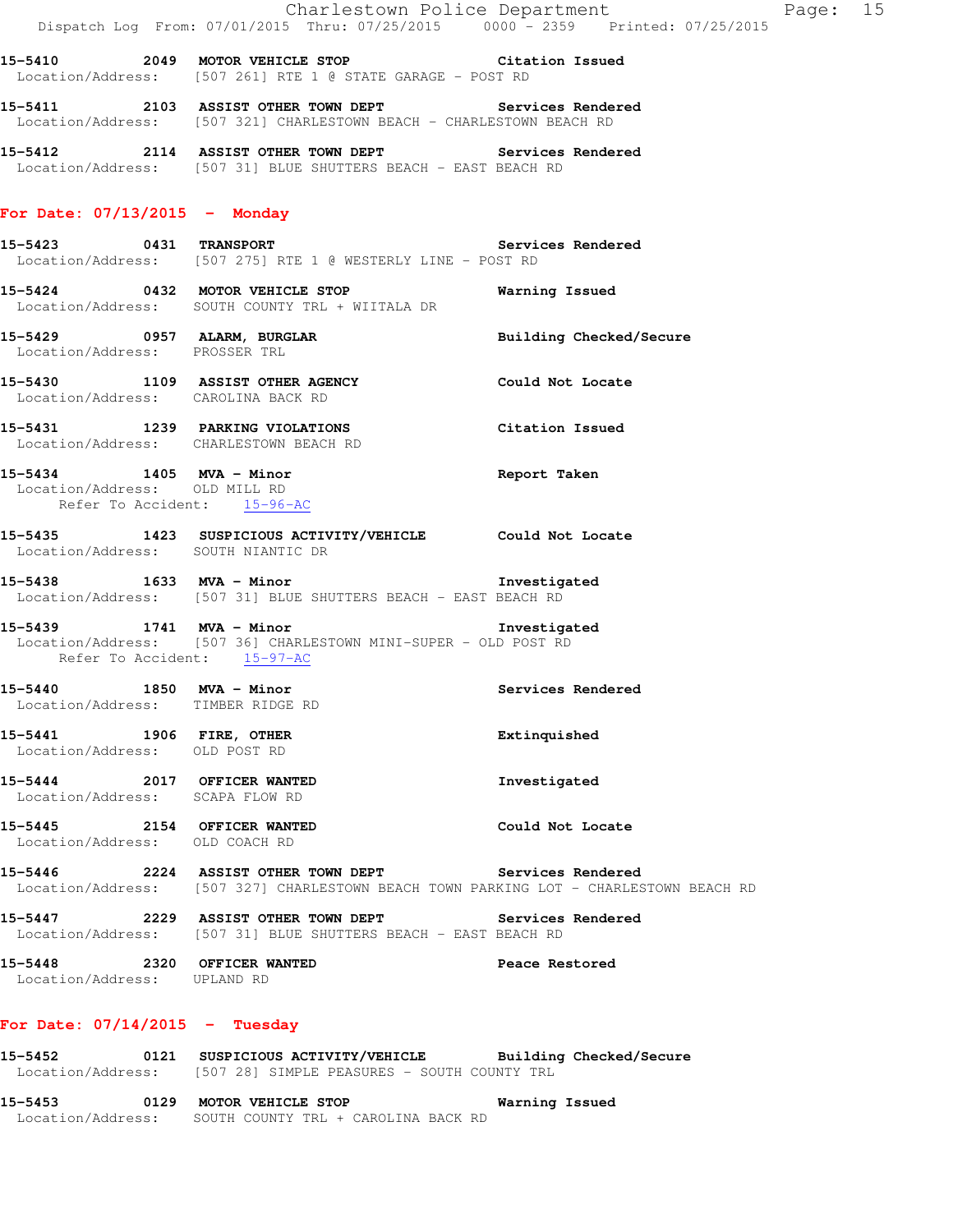**15-5454 0145 TRAFFIC CONTROL Services Rendered**  Location/Address: POST RD + ROSS HILL RD **15-5455 0653 911 CALLS/False/Hang-Ups/Open Transported to Hospital**  Location/Address: [507 475] SKAGERRAK RD **15-5456 0756 FOUND/LOST PROPERTY Investigated**  Location/Address: [507 642] CHARLESTOWN POLICE DEPARTMENT - OLD POST RD Refer To Incident: 15-223-OF **15-5457 0825 MOTOR VEHICLE COMPLAINT Investigated**  Location/Address: BURDICKVILLE RD **15-5458 0845 FOLLOW-UP INVESTIGATION Investigated**  Location/Address: BURDICKVILLE RD **15-5459 0916 ALARM, FIRE Building Checked/Secure**  Location/Address: SOUTH NIANTIC DR **15-5461 0935 MVA - Minor Report Taken**  Location/Address: POST RD + SOUTH COUNTY TRL Refer To Accident:  $15-99-AC$ **15-5462 1028 POLICE INFORMATION No Action Required**  Location/Address: [507 642] CHARLESTOWN POLICE DEPARTMENT - OLD POST RD Refer To Incident: 15-224-OF **15-5463 1129 MVA - Minor Report Taken**  Location/Address: [507 36] CHARLESTOWN MINI-SUPER - OLD POST RD Refer To Accident: 15-100-AC **15-5464 1532 OFFICER WANTED Investigated**  Location/Address: BISCUIT CITY RD **15-5465 1541 ANIMAL COMPLAINT Investigated**  Location/Address: CHEROKEE BND **15-5468 1642 ANIMAL COMPLAINT Could Not Locate**  Location/Address: KING'S FACTORY RD + SHUMANKANUC HILL RD **15-5469 2025 TRAFFIC CONTROL No Action Required**  Location/Address: [507 372] SOUTH SHORE MENTAL HEALTH - OLD POST RD + POST RD **15-5471 2055 ASSIST OTHER TOWN DEPT Services Rendered**  Location/Address: [507 327] CHARLESTOWN BEACH TOWN PARKING LOT - CHARLESTOWN BEACH RD **15-5473 2133 ASSIST OTHER TOWN DEPT Services Rendered**  Location/Address: [507 31] BLUE SHUTTERS BEACH - EAST BEACH RD **For Date: 07/15/2015 - Wednesday 15-5476 0008 ANIMAL COMPLAINT Services Rendered**  Location/Address: KLONDIKE RD

**15-5478 0056 VANDALISM Report Taken**  Location/Address: NANCY LN Refer To Incident: 15-226-OF

**15-5482 0241 POLICE INFORMATION Services Rendered**  Location/Address: [507 258] RTE 1 @ SOUTH KINGSTOWN LINE - POST RD

**15-5485 1011 DISABLED MV Services Rendered**  Vicinity of: KING'S FACTORY RD

**15-5490 1412 ALARM, BURGLAR Investigated**  Location/Address: SUNSET DR

**15-5491 1445 MOTOR VEHICLE COMPLAINT Warning Issued**  Location/Address: [507 258] RTE 1 @ SOUTH KINGSTOWN LINE - POST RD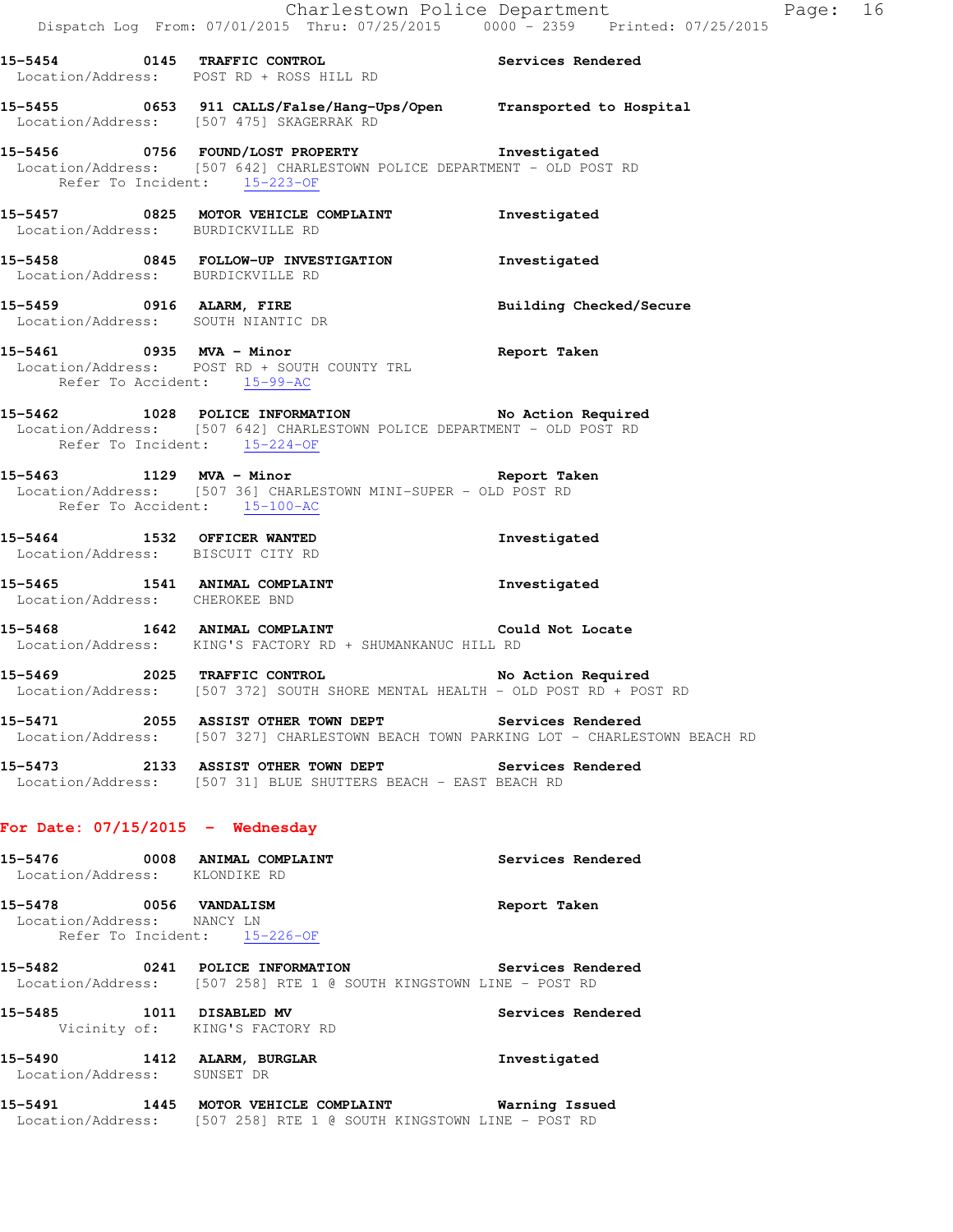|                                                                                      | Dispatch Log From: 07/01/2015 Thru: 07/25/2015                0000 - 2359   Printed: 07/25/2015                                    | Charlestown Police Department | Page: 17 |  |
|--------------------------------------------------------------------------------------|------------------------------------------------------------------------------------------------------------------------------------|-------------------------------|----------|--|
|                                                                                      | 15-5492 1520 MOTOR VEHICLE STOP No Action Required<br>Location/Address: SOUTH COUNTY TRL + NARROW LN                               |                               |          |  |
|                                                                                      | 15-5493 1611 FOUND/LOST PROPERTY No Action Required<br>Location/Address: [507 88] EAST WEST MARKET - POST RD                       |                               |          |  |
|                                                                                      | 15-5494 1614 FOLLOW-UP INVESTIGATION No Action Required<br>Location/Address: [507 642] CHARLESTOWN POLICE DEPARTMENT - OLD POST RD |                               |          |  |
|                                                                                      | 15-5495 1653 MOTOR VEHICLE STOP 15-5495 Warning Issued<br>Location/Address: SOUTH COUNTY TRL + NEW BISCUIT CITY RD                 |                               |          |  |
|                                                                                      | 15-5496 1701 MOTOR VEHICLE STOP 6 Warning Issued<br>Location/Address: SOUTH COUNTY TRL + NEW BISCUIT CITY RD                       |                               |          |  |
|                                                                                      | 15-5497 1717 MOTOR VEHICLE STOP<br>Location/Address: ALTON CAROLINA RD                                                             | Warning Issued                |          |  |
| Location/Address: RIDGEWOOD RD                                                       | 15-5499 1813 FIRE, OTHER                                                                                                           | Extinquished                  |          |  |
| Location/Address: LAURI DR                                                           | 15-5500 1847 SUSPICIOUS ACTIVITY/VEHICLE No Action Required                                                                        |                               |          |  |
| Location/Address: MAIZE DR<br>Refer To Incident: 15-<br>Refer To Incident: 15-227-OF | 15-5501 1900 MOTOR VEHICLE STOP 1nvestigated                                                                                       |                               |          |  |
|                                                                                      | 15-5502 1915 ROAD HAZARD/OBSTRUCTION Removed Hazard<br>Location/Address: [507 372] SOUTH SHORE MENTAL HEALTH - OLD POST RD         |                               |          |  |
|                                                                                      | 15-5503 2042 DISABLED MV Services Rendered<br>Location/Address: POST RD + SHADY HARBOR DR                                          |                               |          |  |
|                                                                                      | 15-5504 2117 ASSIST OTHER TOWN DEPT Services Rendered<br>Location/Address: [507 31] BLUE SHUTTERS BEACH - EAST BEACH RD            |                               |          |  |
|                                                                                      | 15-5505 2121 ASSIST OTHER TOWN DEPT Services Rendered<br>Location/Address: [507 49] CHARLESTOWN TOWN BEACH - CHARLESTOWN BEACH RD  |                               |          |  |

**15-5506 2127 911 CALLS/False/Hang-Ups/Open Investigated**  Location/Address: [507 615] JONATHAN DR Refer To Incident: 15-228-OF

# **For Date: 07/16/2015 - Thursday**

|                                 | 15-5508 0106 MOTOR VEHICLE STOP<br>Location/Address: POST RD + PROSSER TRL                                                                        | Warning Issued  |
|---------------------------------|---------------------------------------------------------------------------------------------------------------------------------------------------|-----------------|
|                                 | 15-5509                0345   ASSIST OTHER TOWN DEPT               Investigated<br>Location/Address: [507 31] BLUE SHUTTERS BEACH - EAST BEACH RD |                 |
|                                 | Location/Address: POST RD + TAMANACO DR                                                                                                           | Warning Issued  |
|                                 | 15-5512 0614 MOTOR VEHICLE STOP<br>Location/Address: POST RD + FALCONE LN                                                                         | Warning Issued  |
| 15-5514 0857 PARKING VIOLATIONS | Location/Address: WEST BEACH RD + DOWD DR                                                                                                         | Citation Issued |
|                                 | 15-5515 1138 PSYCHOLOGICAL EMERGENCY Transported to Hospital<br>Location/Address: [507 372] SOUTH SHORE MENTAL HEALTH - OLD POST RD               |                 |
| 15-5516 1147 WELL BEING CHECK   | Vicinity of: KING'S FACTORY RD                                                                                                                    | Investigated    |
|                                 |                                                                                                                                                   |                 |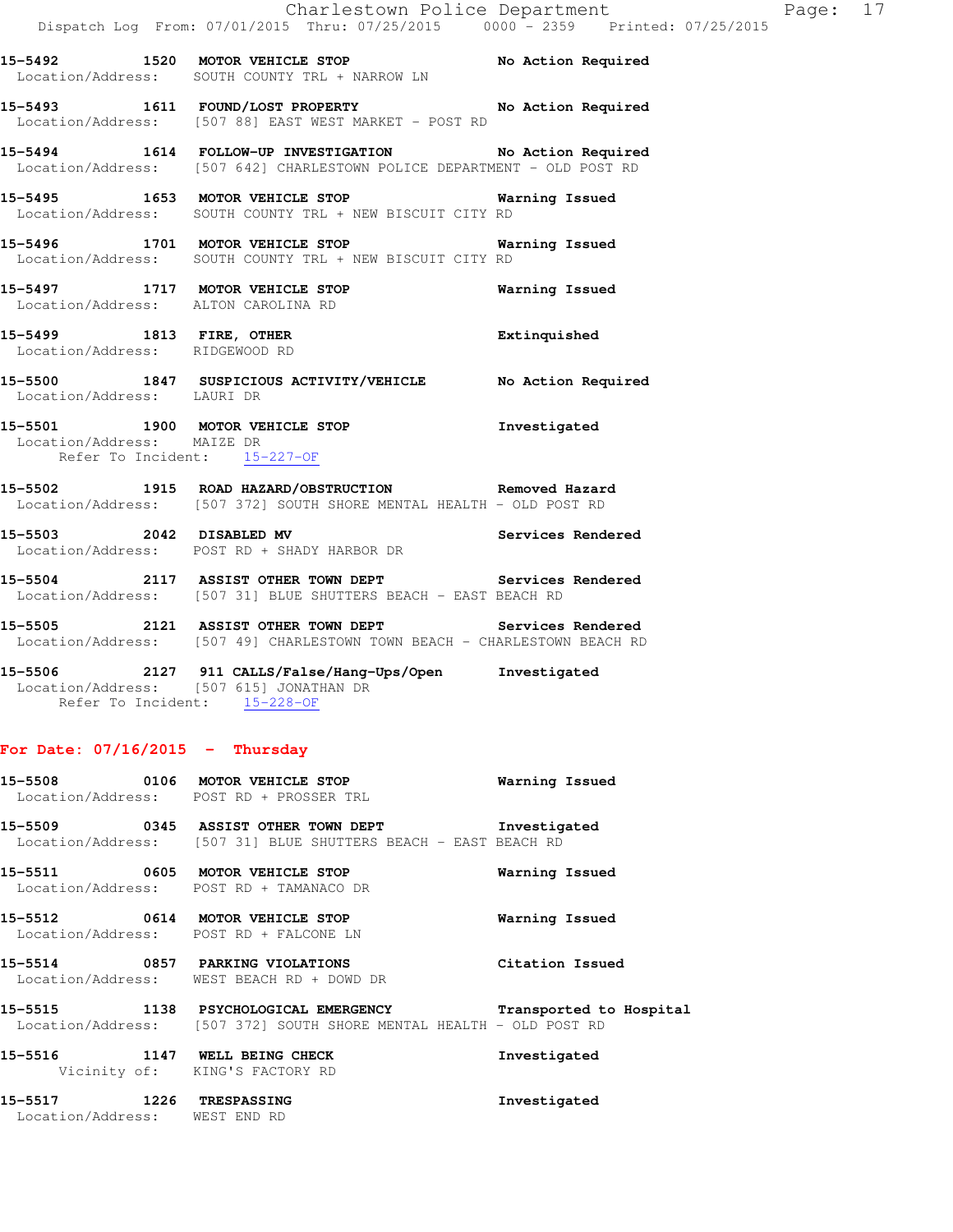|                               | 15-5518 1258 ALARM, BURGLAR 15-5518 False Alarm<br>Location/Address: STILL WATER RD                                                            |  |
|-------------------------------|------------------------------------------------------------------------------------------------------------------------------------------------|--|
| Location/Address: KLONDIKE RD | 15-5519 1404 ROAD HAZARD/OBSTRUCTION Unfounded                                                                                                 |  |
|                               | 15-5520 1545 WATER RESCUE <b>15-68 Services</b> Rendered<br>Location/Address: [507 339] QUONOCHONTAUG POND - WEST BEACH RD                     |  |
|                               | 15-5522 1643 ROAD HAZARD/OBSTRUCTION Removed Hazard<br>Location/Address: [507 15] CASTLEROCK CONDOMINIUMS - CASTLE ROCK DR                     |  |
| Refer To Accident: 15-101-AC  | 15-5523 1721 MVA - W/Injury/Fluid/Hazard Transported to Hospital<br>Location/Address: [507 303] RTE 1 @ SOUTH SHORE MENTAL HEALTH - POST RD    |  |
|                               | 15-5524 1740 MOTOR VEHICLE COMPLAINT Warning Issued<br>Location/Address: [507 100] RTE 1 @ FIORES - POST RD                                    |  |
|                               | 15-5526 1821 SUSPICIOUS ACTIVITY/VEHICLE Unfounded<br>Location/Address: [507 258] RTE 1 @ SOUTH KINGSTOWN LINE - POST RD                       |  |
|                               | 15-5527 1838 ANIMAL COMPLAINT No Action Required Location/Address: CHARLESTOWN BEACH RD                                                        |  |
|                               | 15-5530 2033 POLICE INFORMATION No Action Required<br>Location/Address: [507 610] FROSTY DREW OBSERVATORY - PARK LN                            |  |
| Location/Address: MORLEY ST   | 15-5531 2046 ANIMAL COMPLAINT <b>15-5531</b> Investigated                                                                                      |  |
|                               | 15-5532 2141 ASSIST OTHER TOWN DEPT Services Rendered<br>Location/Address: [507 31] BLUE SHUTTERS BEACH - EAST BEACH RD                        |  |
| Location/Address: OLD RD      | 15-5533 2150 SUSPICIOUS ACTIVITY/VEHICLE Investigated                                                                                          |  |
|                               | 15-5534 2215 ASSIST OTHER TOWN DEPT Services Rendered<br>Location/Address: [507 327] CHARLESTOWN BEACH TOWN PARKING LOT - CHARLESTOWN BEACH RD |  |

# **For Date: 07/17/2015 - Friday**

| 15-5539 0024 REPOSSESSION                                     | Location/Address: [507 384] SOUTH COUNTY TRL                                           | No Action Required      |
|---------------------------------------------------------------|----------------------------------------------------------------------------------------|-------------------------|
| 15-5547 0831 ALARM, BURGLAR<br>Location/Address: DRIFTWOOD DR |                                                                                        | Building Checked/Secure |
|                                                               | 15-5548 0834 ANIMAL COMPLAINT<br>Location/Address: CAROLINA BACK RD                    | Could Not Locate        |
| 15-5551 0951 ALARM, BURGLAR<br>Location/Address: OLD COACH RD |                                                                                        | False Alarm             |
|                                                               | 15-5552 1024 DISABLED MV<br>Location/Address: [507 263] RTE 1 @ TOURIST INFO - POST RD | Services Rendered       |
| 15-5553 1034 MVA - Minor<br>Location/Address: SHANNOCK RD     |                                                                                        | Investigated            |
| 15-5554 1046 DISABLED MV                                      | Location/Address: POST RD + WILDFLOWER RD                                              | Services Rendered       |
| 15-5555 1124 DISABLED MV                                      | Location/Address: SOUTH COUNTY TRL + NARROW LN                                         | Services Rendered       |
| 15–5556                                                       | 1207 DISABLED MV                                                                       | Investigated            |

- Location/Address: [507 40] CHARLESTOWN AUTO BODY SOUTH COUNTY TRL
- **15-5557 1226 LOST/STOLEN LICENSE PLATES Report Taken**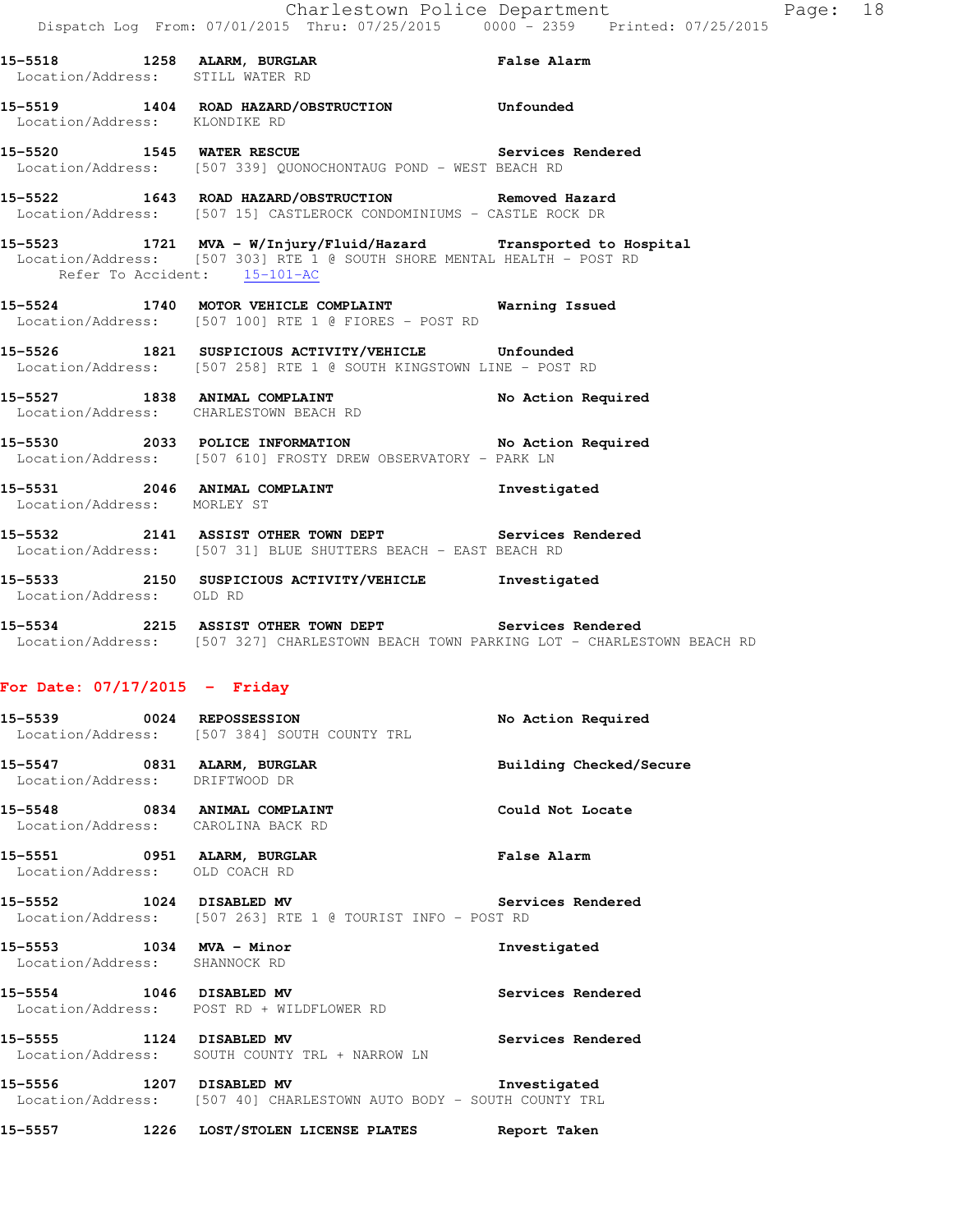|                                                               | Dispatch Log From: 07/01/2015 Thru: 07/25/2015 0000 - 2359 Printed: 07/25/2015                                                      | Charlestown Police Department | Page: 19 |  |
|---------------------------------------------------------------|-------------------------------------------------------------------------------------------------------------------------------------|-------------------------------|----------|--|
|                                                               | Location/Address: [507 642] CHARLESTOWN POLICE DEPARTMENT - OLD POST RD<br>Refer To Incident: 15-229-OF                             |                               |          |  |
|                                                               | 15-5558 1231 ASSIST OTHER POLICE DEPT Services Rendered<br>Location/Address: [507 26] CHARLESTOWN BREACHWAY - CHARLESTOWN BEACH RD  |                               |          |  |
|                                                               | 15-5560 1408 MOTOR VEHICLE COMPLAINT Unfounded<br>Location/Address: [507 258] RTE 1 @ SOUTH KINGSTOWN LINE - POST RD                |                               |          |  |
| Location/Address: SUNSET DR                                   | 15-5561 1434 ANNOYING PHONE CALLS No Action Required                                                                                |                               |          |  |
| Refer To Accident: 15-102-AC                                  | 15-5562 1523 MVA - W/Injury/Fluid/Hazard Transported to Hospital<br>Location/Address: [507 260] RTE 1 @ GENERAL STANTON - POST RD   |                               |          |  |
| Refer To Incident: 15-230-OF                                  | 15-5564 1600 FOUND/LOST PROPERTY No Action Required<br>Location/Address: [507 642] CHARLESTOWN POLICE DEPARTMENT - OLD POST RD      |                               |          |  |
| Refer To Accident: 15-103-AC                                  | 15-5565 1621 MVA - Minor 15 Neport Taken<br>Location/Address: [507 44] KINGSTON PIZZA - OLD POST RD                                 |                               |          |  |
| Location/Address: MORLEY ST                                   | 15-5566 1641 ANIMAL COMPLAINT 15-5566 Unfounded                                                                                     |                               |          |  |
|                                                               | 15-5567 1723 MOTOR VEHICLE STOP Citation Issued<br>Location/Address: POST RD + FALCONE LN                                           |                               |          |  |
|                                                               | 15-5570 1836 SUSPICIOUS ACTIVITY/VEHICLE No Action Required<br>Location/Address: [507 321] CHARLESTOWN BEACH - CHARLESTOWN BEACH RD |                               |          |  |
| Location/Address: OLD POST RD                                 |                                                                                                                                     |                               |          |  |
| Location/Address: OLD POST RD<br>Refer To Incident: 15-231-OF | 15-5573 2005 SUSPICIOUS ACTIVITY/VEHICLE Report Taken                                                                               |                               |          |  |
|                                                               | 15-5574 2100 ASSIST OTHER TOWN DEPT Services Rendered<br>Location/Address: [507 31] BLUE SHUTTERS BEACH - EAST BEACH RD             |                               |          |  |
|                                                               | 15-5575 2107 MOTOR VEHICLE STOP<br>Location/Address: [507 266] RTE 1 @ WILLOWS - POST RD                                            | No Action Required            |          |  |
|                                                               | 15-5576 2341 ASSIST OTHER TOWN DEPT<br>Location/Address: [507 327] CHARLESTOWN BEACH TOWN PARKING LOT - CHARLESTOWN BEACH RD        | <b>Services Rendered</b>      |          |  |
| For Date: $07/18/2015$ - Saturday                             |                                                                                                                                     |                               |          |  |
|                                                               | 15-5579 0129 MOTOR VEHICLE STOP<br>Location/Address: NARROW LN + MATUNUCK SCHOOLHOUSE RD                                            | No Action Required            |          |  |
| 15-5581 0336 OFFICER WANTED                                   | Location/Address: POST RD + BEND RD                                                                                                 | Could Not Locate              |          |  |
| 15–5583                                                       | 0841 MOTOR VEHICLE STOP                                                                                                             | <b>Warning Issued</b>         |          |  |

Location/Address: [507 372] SOUTH SHORE MENTAL HEALTH - OLD POST RD

**15-5584 0847 TRAFFIC CONTROL No Action Required**  Location/Address: WEST BEACH RD + BRIARWOOD DR **15-5585 0858 TRAFFIC CONTROL No Action Required** 

 Location/Address: CHARLESTOWN BEACH RD **15-5586 0924 OFFICER WANTED Peace Restored**  Location/Address: CEDAR RD

**15-5587 0931 ANIMAL COMPLAINT No Action Required**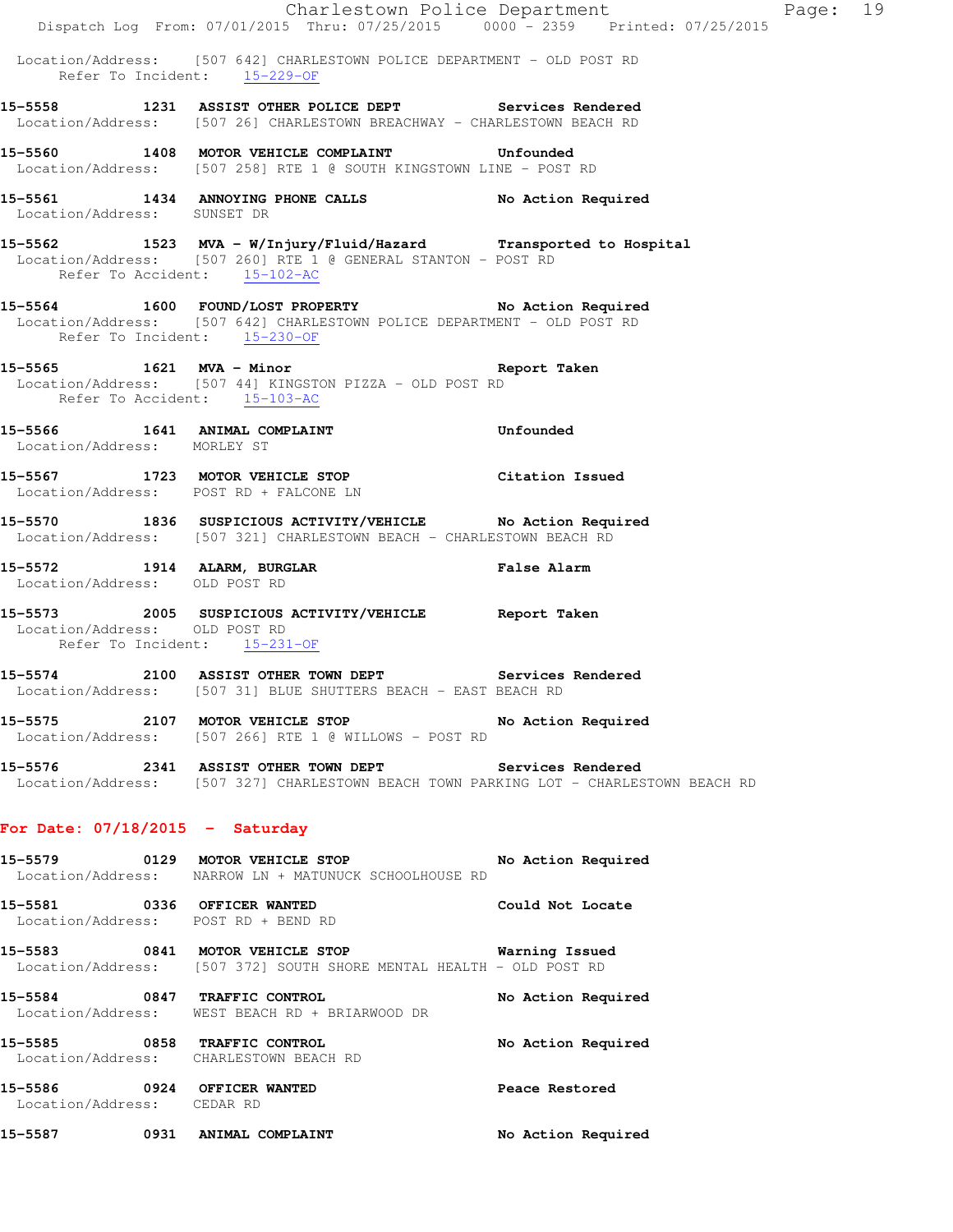|                                                            | Dispatch Log From: 07/01/2015 Thru: 07/25/2015 0000 - 2359 Printed: 07/25/2015                                                                 | Charlestown Police Department | Page: 20 |  |
|------------------------------------------------------------|------------------------------------------------------------------------------------------------------------------------------------------------|-------------------------------|----------|--|
| Location/Address: OLD POST RD                              |                                                                                                                                                |                               |          |  |
|                                                            |                                                                                                                                                |                               |          |  |
|                                                            | 15-5588 0948 ROAD HAZARD/OBSTRUCTION Services Rendered<br>Location/Address: [507 373] CROSS MILLS LIBRARY - OLD POST RD                        |                               |          |  |
|                                                            | 15-5589 1044 TRAFFIC CONTROL<br>Location/Address: [507 373] CROSS MILLS LIBRARY - OLD POST RD                                                  | Services Rendered             |          |  |
| Location/Address: KLONDIKE RD                              | 15-5590 1229 POLICE INFORMATION                                                                                                                | No Action Required            |          |  |
|                                                            | 15-5593 1256 POLICE INFORMATION<br>Location/Address: [507 623] BURDICKVILLE RD                                                                 | Services Rendered             |          |  |
|                                                            | 15-5595 1425 TRAFFIC CONTROL<br>Location/Address: EAST BEACH RD + PARADISE LN                                                                  | No Action Required            |          |  |
|                                                            | 15-5597 1526 PARKING VIOLATIONS<br>Location/Address: CHARLESTOWN BEACH RD                                                                      | Warning Issued                |          |  |
| Location/Address: ROSE CT                                  | 15-5598 1535 BURGLARY (B & E) Peace Restored                                                                                                   |                               |          |  |
| Location/Address: UPPER HIGHLAND RD                        | 15-5602 1608 ANNOYING PHONE CALLS Services Rendered                                                                                            |                               |          |  |
| Location/Address: WEST BEACH RD                            | 15-5603 1637 SUSPICIOUS ACTIVITY/VEHICLE Investigated                                                                                          |                               |          |  |
|                                                            | 15-5604 1643 ANIMAL COMPLAINT 15-5604 Unfounded<br>Location/Address: [507 1] CHARLESTOWN TOWN HALL - SOUTH COUNTY TRL                          |                               |          |  |
| Location/Address: OLD POST RD                              | 15-5606 1825 MOTOR VEHICLE STOP <b>1828</b> Warning Issued                                                                                     |                               |          |  |
|                                                            | 15-5607 1851 MOTOR VEHICLE STOP 6 Warning Issued<br>Location/Address: MATUNUCK SCHOOLHOUSE RD + CHARLESTOWN BEACH RD                           |                               |          |  |
| Location/Address: OLD POST RD                              | 15-5608 1901 DISTURBANCE/Music/Noise No Action Required                                                                                        |                               |          |  |
| 15-5609 2000 DISABLED MV                                   | Location/Address: POST RD + KING'S FACTORY RD                                                                                                  | Services Rendered             |          |  |
| 15-5610 2023 NOTIFICATION<br>Location/Address: OLD POST RD |                                                                                                                                                | Services Rendered             |          |  |
|                                                            | 15-5612 2115 ASSIST OTHER TOWN DEPT Services Rendered<br>Location/Address: [507 327] CHARLESTOWN BEACH TOWN PARKING LOT - CHARLESTOWN BEACH RD |                               |          |  |
|                                                            | 15-5613 2122 ANIMAL COMPLAINT<br>Location/Address: [507 362] RTE 2 @ SUNOCO - SOUTH COUNTY TRL                                                 | Unfounded                     |          |  |
|                                                            | 15-5614 2125 MOTOR VEHICLE STOP<br>Location/Address: OLD POST RD + TOCKWOTTEN COVE RD                                                          | Warning Issued                |          |  |
|                                                            | 15-5615 2139 MVA - Minor<br>Location/Address: POST RD + NARROW LN                                                                              | Investigated                  |          |  |
| Location/Address: OLD MILL RD                              | 15-5616 2142 DISTURBANCE/Music/Noise Unfounded                                                                                                 |                               |          |  |
|                                                            | 15-5617 2220 ASSIST OTHER TOWN DEPT Services Rendered<br>Location/Address: [507 31] BLUE SHUTTERS BEACH - EAST BEACH RD                        |                               |          |  |
| Location/Address: POWAGET AVE                              | 15-5618 2259 ALARM, FIRE                                                                                                                       | <b>False Alarm</b>            |          |  |
| Location/Address: POST RD + NARROW LN                      | 15-5619 2346 ROAD HAZARD/OBSTRUCTION Could Not Locate                                                                                          |                               |          |  |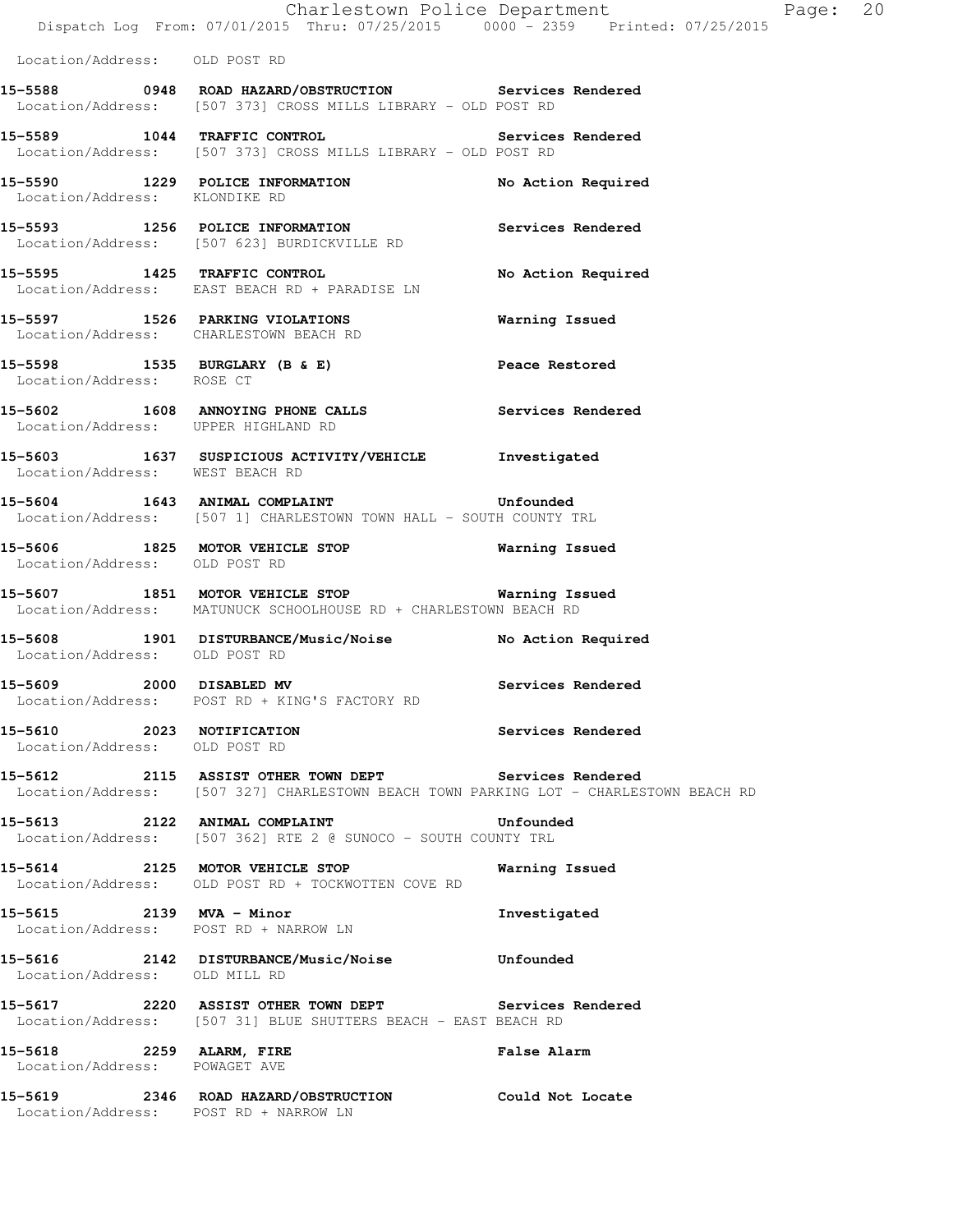# **For Date: 07/19/2015 - Sunday**

|                                                           | 15-5626 0242 SUSPICIOUS ACTIVITY/VEHICLE Could Not Locate<br>Location/Address: SHUMANKANUC HILL RD                                                   |                                                                                                |
|-----------------------------------------------------------|------------------------------------------------------------------------------------------------------------------------------------------------------|------------------------------------------------------------------------------------------------|
|                                                           | 15-5627 0837 ASSIST OTHER TOWN DEPT Services Rendered<br>Location/Address: [507 49] CHARLESTOWN TOWN BEACH - CHARLESTOWN BEACH RD                    |                                                                                                |
|                                                           | 15-5628 0849 ASSIST OTHER TOWN DEPT Services Rendered<br>Location/Address: [507 31] BLUE SHUTTERS BEACH - EAST BEACH RD                              |                                                                                                |
|                                                           | 15-5629 0921 ROAD HAZARD/OBSTRUCTION Taken/Refered to Other<br>Location/Address: [507 318] EAST BEACH STATE PARKING LOT - EAST BEACH RD              |                                                                                                |
| 15-5630 1025 ALARM, FIRE<br>Location/Address: OLD POST RD |                                                                                                                                                      | False Alarm                                                                                    |
|                                                           | 15-5632 1106 MOTOR VEHICLE COMPLAINT Unfounded<br>Location/Address: [507 284] RTE 91 @ RICHMOND LINE - ALTON CAROLINA RD                             |                                                                                                |
| Location/Address: ROSS HILL RD                            | 15-5633 1128 TRAFFIC CONTROL No Action Required                                                                                                      |                                                                                                |
| Location/Address: WEST BEACH RD                           | 15-5634 1144 TRAFFIC CONTROL <b>Warning Issued</b>                                                                                                   |                                                                                                |
| Refer To Incident: 15-232-OF                              | 15-5635 1213 TOWN ORDINANCE VIOLATION Investigated<br>Location/Address: CHARLESTOWN BEACH RD + CHARLESTOWN BEACH RD                                  |                                                                                                |
|                                                           | 15-5636 1215 FOUND/LOST PROPERTY 15-5636 Investigated<br>Location/Address: [507 20] NINIGRET PARK - PARK LN                                          |                                                                                                |
| Location/Address: TUCKER ST                               | 15-5638 1326 FIRE, OTHER 2008 Extinquished                                                                                                           |                                                                                                |
|                                                           | 15-5639 1407 SUSPICIOUS ACTIVITY/VEHICLE Unfounded<br>Location/Address: [507 539] OLD POST RD                                                        |                                                                                                |
|                                                           | 15-5640 1413 MVA - Minor 15-5640 Report Taken<br>Location/Address: [507 31] BLUE SHUTTERS BEACH - EAST BEACH RD<br>Refer To Incident: 15-233-OF      |                                                                                                |
| 15-5642 1541 TRESPASSING                                  | Location/Address: [507 687] CAMP WATCHAUG - PROSSER TRL                                                                                              | Warning Issued                                                                                 |
|                                                           | 15-5643 1546 BOATING - VESSEL VIOLATION Warning Issued<br>Location: [507 341] NINIGRET POND - EAST                                                   |                                                                                                |
|                                                           | 15-5644 1623 MOTOR VEHICLE STOP<br>Location/Address: POST RD + KING'S FACTORY RD                                                                     | No Action Required                                                                             |
|                                                           | 15-5645 1704 PSYCHOLOGICAL EMERGENCY Transported to Hospital<br>Location/Address: [507 435] SOUTH SHORE MENTAL HEALTH CHARLESTOWN HOUS - OLD POST RD |                                                                                                |
|                                                           | 15-5646 1733 TRAFFIC CONTROL<br>Location/Address: POST RD + EAST BEACH RD                                                                            | <b>Services Rendered</b>                                                                       |
|                                                           | 15-5647 1739 ROAD HAZARD/OBSTRUCTION Removed Hazard<br>Vicinity of: [507 260] RTE 1 @ GENERAL STANTON - POST RD                                      |                                                                                                |
| 15-5649                                                   | 1747 FOUND/LOST PROPERTY Threstigated<br>Location/Address: [507 321] CHARLESTOWN BEACH - CHARLESTOWN BEACH RD<br>Refer To Incident: 15-234-OF        |                                                                                                |
|                                                           | 15-5650 1917 FOUND/LOST PROPERTY No Action Required<br>Location/Address: [507 208] HITCHING POST - POST RD                                           |                                                                                                |
|                                                           | 15-5654 2150 ASSIST OTHER POLICE DEPT Services Rendered                                                                                              | Location/Address: [507 21] BURLINGAME STATE PARK - CHECK IN STATION - BURLINGAME STATE PARK RD |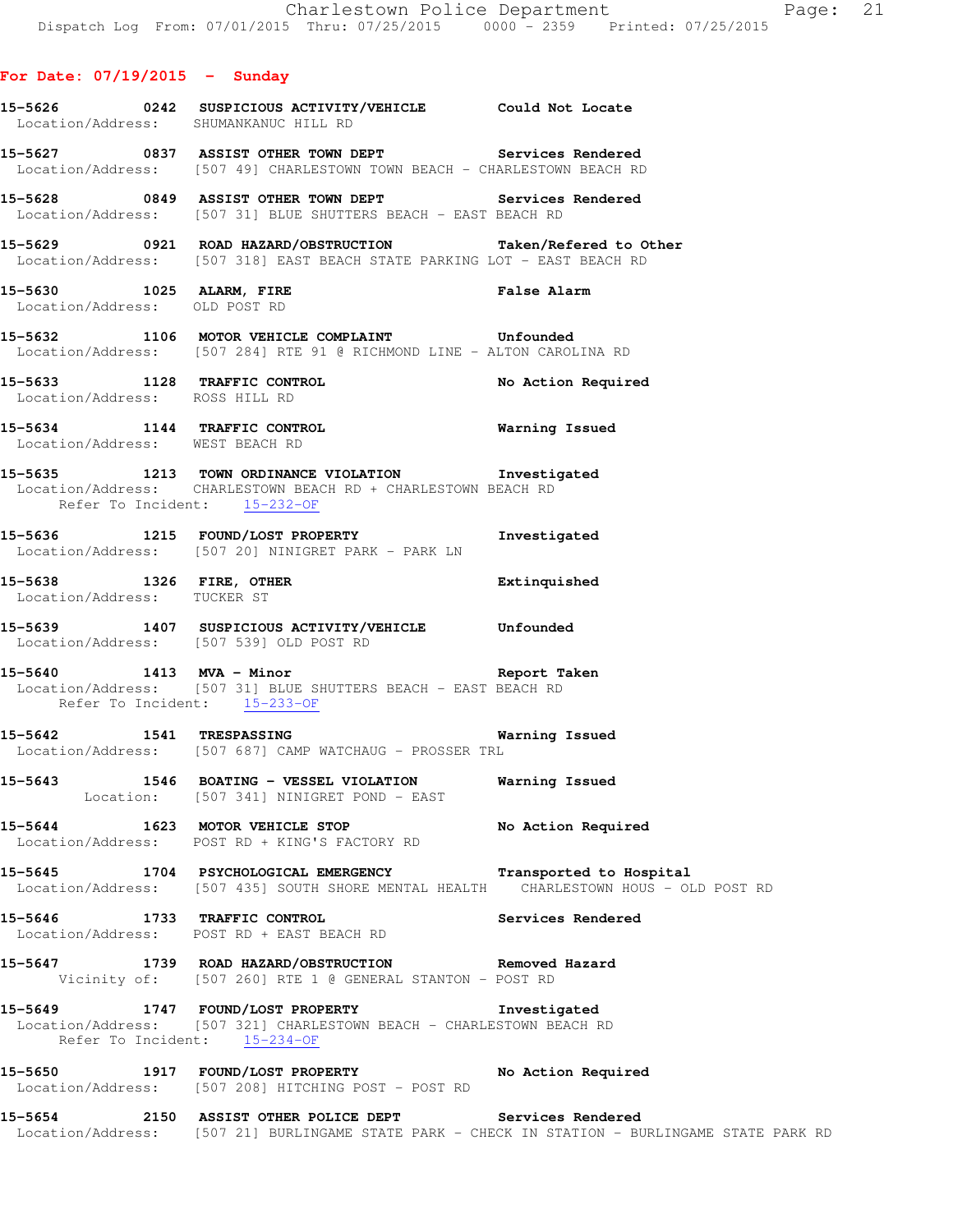**15-5655 2208 ASSIST OTHER TOWN DEPT Services Rendered** 

Location/Address: [507 31] BLUE SHUTTERS BEACH - EAST BEACH RD

**15-5656 2212 PARKING VIOLATIONS No Action Required**  Location/Address: [507 327] CHARLESTOWN BEACH TOWN PARKING LOT - CHARLESTOWN BEACH RD **15-5657 2216 ASSIST OTHER TOWN DEPT Services Rendered**  Location/Address: [507 327] CHARLESTOWN BEACH TOWN PARKING LOT - CHARLESTOWN BEACH RD **15-5659 2311 ASSIST CITIZEN Investigated**  Location/Address: [507 31] BLUE SHUTTERS BEACH - EAST BEACH RD **15-5660 2344 ANNOYING PHONE CALLS No Action Required**  Location/Address: BURLINGAME DR **For Date: 07/20/2015 - Monday 15-5661 0051 MOTOR VEHICLE STOP Warning Issued**  Location/Address: [507 276] RTE 2 @ RICHMOND LINE - SOUTH COUNTY TRL **15-5665 0231 BURGLARY (B & E) Report Taken**  Location/Address: [507 36] CHARLESTOWN MINI-SUPER - OLD POST RD Refer To Incident: 15-235-OF **15-5666 0347 MOTOR VEHICLE STOP Warning Issued**  Location/Address: [507 258] RTE 1 @ SOUTH KINGSTOWN LINE - POST RD **15-5667 0633 ALARM, BURGLAR No Action Required**  Location/Address: [507 416] MOHEGAN RD **15-5669 0816 ANIMAL COMPLAINT No Action Required**  Location/Address: [507 261] RTE 1 @ STATE GARAGE - POST RD **15-5672 0843 TRAFFIC CONTROL No Action Required**  Location/Address: EAST BEACH RD + PARADISE LN **15-5674 0944 TRAFFIC CONTROL No Action Required**  Location/Address: CHARLESTOWN BEACH RD **15-5675 0955 ALARM, CO DETECTOR No Action Required**  Location/Address: NIANTIC HWY **15-5676 1007 ASSIST OTHER AGENCY Services Rendered**  Location/Address: CHARLES AVE **15-5680 1211 OFFICER WANTED Investigated**  Location/Address: OLD SHANNOCK RD Refer To Incident: 15-236-OF **15-5681 1241 ASSIST CITIZEN Services Rendered**  Location/Address: [507 642] CHARLESTOWN POLICE DEPARTMENT - OLD POST RD **15-5682 1612 MOTOR VEHICLE STOP Warning Issued**  Location/Address: SCHOOLHOUSE POND RD **15-5683 1704 MOTOR VEHICLE STOP Warning Issued**  Location/Address: [507 278] RTE 2 @ RIPPY'S MARKET - SOUTH COUNTY TRL

**15-5684 1727 DOMESTIC/Assault/Diso/Other Investigated**  Location/Address: [507 318] EAST BEACH STATE PARKING LOT - EAST BEACH RD

**15-5685 1730 ROAD HAZARD/OBSTRUCTION Taken/Refered to Other**  Location/Address: MAPLE LAKE FARM RD + SHANNOCK RD

**15-5686 1735 SUSPICIOUS ACTIVITY/VEHICLE Investigated**  Vicinity of: SHANNOCK RD + WORDEN'S POND RD

**15-5687 1758 MVA - W/Injury/Fluid/Hazard Arrest(s) Made**  Location/Address: SOUTH COUNTY TRL + NARROW LN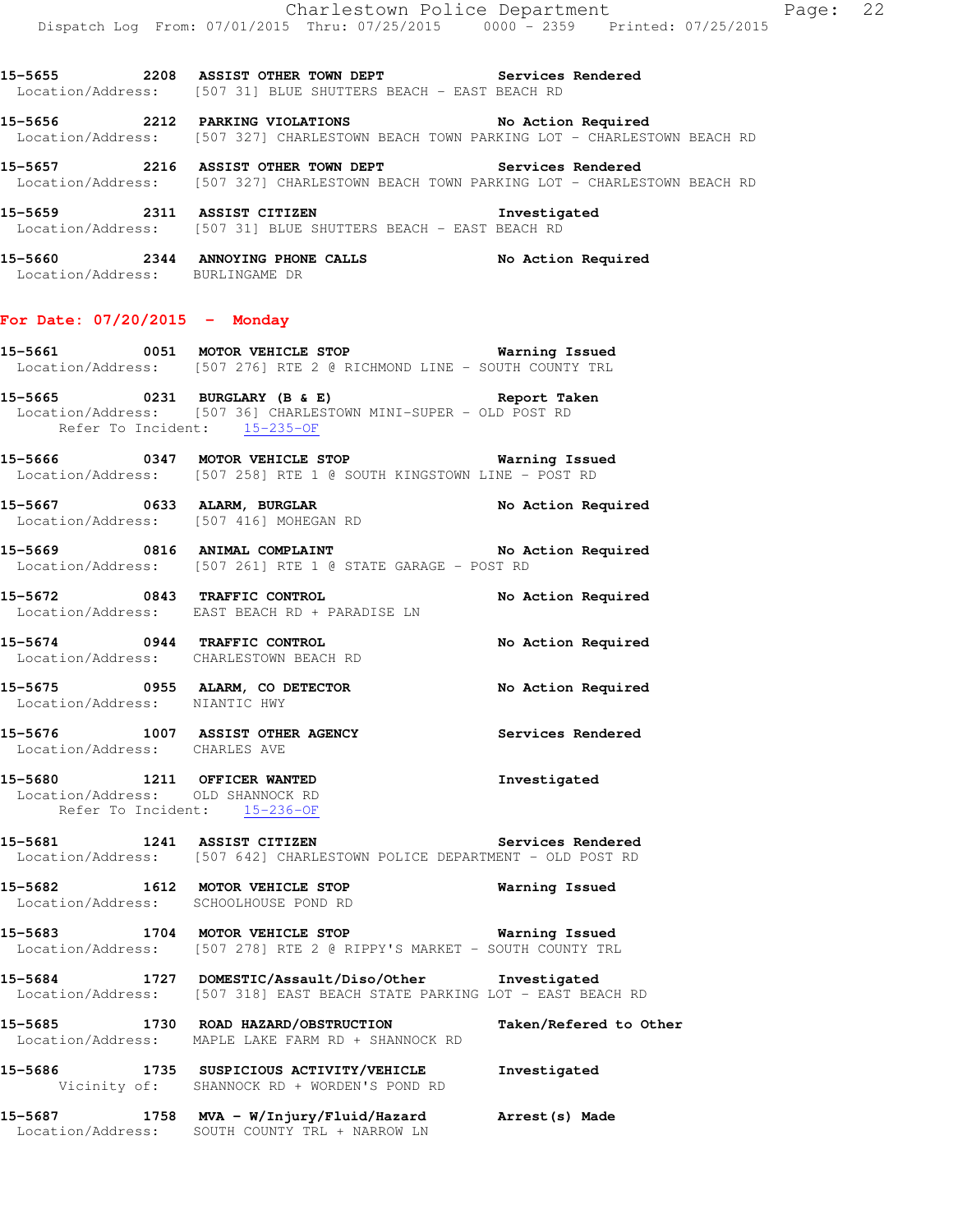|                                  |         | Dispatch Log From: 07/01/2015 Thru: 07/25/2015 0000 - 2359 Printed: 07/25/2015                                                                                                                                                                  | Charlestown Police Department | Page: 23 |  |
|----------------------------------|---------|-------------------------------------------------------------------------------------------------------------------------------------------------------------------------------------------------------------------------------------------------|-------------------------------|----------|--|
|                                  | Age: 38 | Refer To Accident: 15-104-AC<br>Refer To Arrest: 15-65-AR<br>Arrest: MARTEL, GREGG T<br>Address: 28 PARK STREET APT 1B S KINGSTOWN, RI<br>Charges: DRIVING AFTER DENIAL, SUS/REVOCATION-LICENSE<br>BENCH WARRANT ISSUED FROM 3RD DISTRICT COURT |                               |          |  |
| Location/Address: OLD POST RD    |         | 15-5688 2012 PSYCHOLOGICAL EMERGENCY Services Rendered                                                                                                                                                                                          |                               |          |  |
| Location/Address: ROSS HILL RD   |         | 15-5689 2054 ASSIST OTHER POLICE DEPT Threstigated                                                                                                                                                                                              |                               |          |  |
|                                  |         | 15-5690 2101 ASSIST OTHER TOWN DEPT Services Rendered<br>Location/Address: [507 327] CHARLESTOWN BEACH TOWN PARKING LOT - CHARLESTOWN BEACH RD                                                                                                  |                               |          |  |
|                                  |         | 15-5691 2102 ALARM, FIRE 2008 1nvestigated<br>Location/Address: [507 435] SOUTH SHORE MENTAL HEALTH CHARLESTOWN HOUS - OLD POST RD                                                                                                              |                               |          |  |
| Location/Address: SHORE DR       |         | 15-5692 2149 SUSPICIOUS ACTIVITY/VEHICLE Investigated                                                                                                                                                                                           |                               |          |  |
|                                  |         | 15-5693 2222 ASSIST OTHER TOWN DEPT Services Rendered<br>Location/Address: [507 31] BLUE SHUTTERS BEACH - EAST BEACH RD                                                                                                                         |                               |          |  |
|                                  |         | 15-5695 2359 MOTOR VEHICLE STOP 6 Warning Issued<br>Location/Address: SOUTH COUNTY TRL + SAND PLAIN RD                                                                                                                                          |                               |          |  |
| For Date: $07/21/2015$ - Tuesday |         |                                                                                                                                                                                                                                                 |                               |          |  |

| 15-5696           | 0020 | MOTOR VEHICLE STOP |  |                                       |  | Warning Issued |  |
|-------------------|------|--------------------|--|---------------------------------------|--|----------------|--|
| Location/Address: |      |                    |  | [507 271] RTE 1 @ MICHAEL'S - POST RD |  |                |  |

- **15-5699 0226 MOTOR VEHICLE STOP Citation Issued**  Location/Address: [507 270] RTE 1 @ BURLINGAME - POST RD
- **15-5700 0233 MOTOR VEHICLE STOP Warning Issued**  Location/Address: [507 284] RTE 91 @ RICHMOND LINE - ALTON CAROLINA RD
- **15-5704 0655 BURGLARY (B & E) Report Taken**  Location/Address: [507 221] SHERMAN'S AUTO BODY INC - SOUTH COUNTY TRL Refer To Incident: 15-237-OF
- **15-5705 0757 FIRE, STRUCTURE Investigated**  Location/Address: ARBUTUS TRL
- **15-5706 0846 TRANSPORT Services Rendered**  Location/Address: [507 642] CHARLESTOWN POLICE DEPARTMENT - OLD POST RD
- **15-5707 0911 SUSPICIOUS ACTIVITY/VEHICLE Investigated**  Location/Address: [507 36] CHARLESTOWN MINI-SUPER - OLD POST RD
- **15-5708 0929 TOWN ORDINANCE VIOLATION Warning Issued**  Location/Address: [507 20] NINIGRET PARK - PARK LN
- **15-5711 1023 ANIMAL COMPLAINT Investigated**  Location/Address: CHEROKEE BND
- **15-5712 1119 ASSIST CITIZEN Services Rendered**  Location/Address: [507 642] CHARLESTOWN POLICE DEPARTMENT - OLD POST RD Refer To Arrest: 15-63-AR Arrest: REELS, JAZMOND D Address: 75 PEARLS WAY SOUTH KINGSTOWN, RI Age: 25 Charges: FELONY ASSAULT/ DANG. WEAPON OR SUBSTANCE FELONY ASSAULT/ DANG. WEAPON OR SUBSTANCE DUTY TO STOP-ACC.RESULT-PERSONAL INJURY/DEATH

**15-5713 1223 WELL BEING CHECK No Action Required**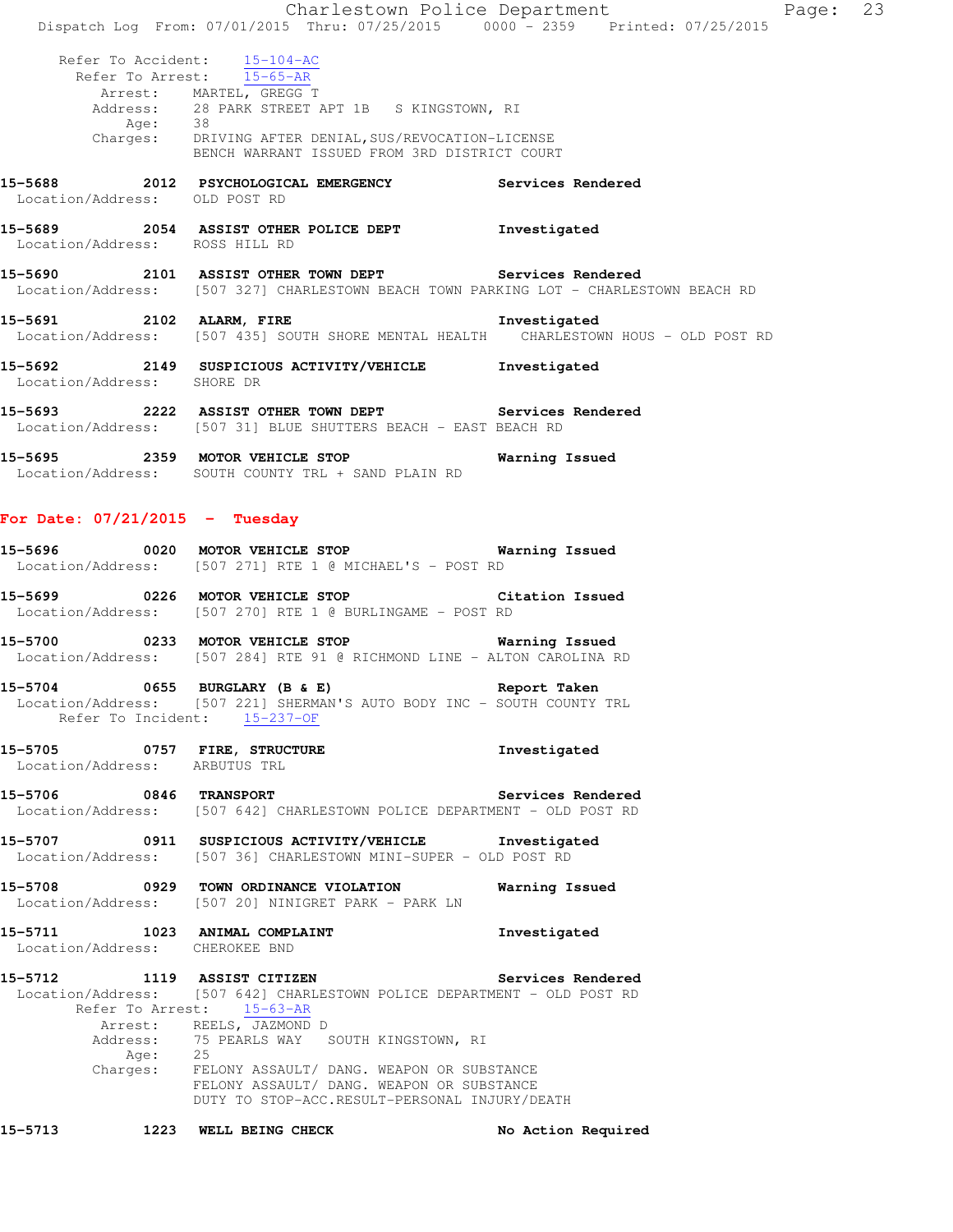**15-5715 1346 ASSIST CITIZEN Services Rendered** 

**15-5716 1405 TRAFFIC CONTROL No Action Required** 

Location/Address: NANCY LN

Location/Address: PEQUOT DR

 Location: OLD MILL RTE 2 **15-5717 1453 EMBEZZELMENT/FRAUD/FORGERY Report Taken**  Location/Address: [507 642] CHARLESTOWN POLICE DEPARTMENT - OLD POST RD Refer To Incident: 15-238-OF **15-5718 1557 ASSIST CITIZEN Services Rendered**  Location/Address: ALTON CAROLINA RD **15-5719 1623 MOTOR VEHICLE STOP Warning Issued**  Location/Address: OLD SHANNOCK RD **15-5720 1628 MOTOR VEHICLE STOP Warning Issued**  Location/Address: OLD SHANNOCK RD + CAROLINA BACK RD **15-5721 1633 DISTURBANCE/Music/Noise Investigated**  Location/Address: [507 377] KLONDIKE QUARRIES - KLONDIKE RD **15-5722 1813 POLICE INFORMATION No Action Required**  Location/Address: OLD POST RD **15-5723 1831 POLICE INFORMATION Investigated**  Location/Address: [507 72] CUMBERLAND FARMS - OLD POST RD **15-5725 2116 ASSIST OTHER TOWN DEPT Services Rendered**  Location/Address: [507 327] CHARLESTOWN BEACH TOWN PARKING LOT - CHARLESTOWN BEACH RD **15-5727 2139 DISTURBANCE/Music/Noise Peace Restored**  Location/Address: KICKAPOO RUN **15-5728 2140 ASSIST OTHER TOWN DEPT Services Rendered**  Location/Address: [507 31] BLUE SHUTTERS BEACH - EAST BEACH RD **15-5729 2201 SUSPICIOUS ACTIVITY/VEHICLE Services Rendered**  Location/Address: [507 42] CHURCH OF THE HOLY SPIRIT - OLD POST RD **For Date: 07/22/2015 - Wednesday 15-5732 0110 MOTOR VEHICLE STOP Warning Issued**  Location/Address: [507 62] OCEAN VIEW MOTEL - POST RD **15-5733 0138 MOTOR VEHICLE STOP Warning Issued**  Location/Address: [507 66] WILLOWS RESORT - POST RD **15-5734 0147 ASSIST OTHER AGENCY Services Rendered**  Location: BUS STOP LOCATIONS **15-5735 0212 ASSIST OTHER AGENCY Services Rendered**  Location: BUS STOP LOCATIONS **15-5740 0257 DOMESTIC/Assault/Diso/Other Investigated**  Location/Address: [507 867] STASIUNAS PROPERTIES LLC - OLD POST RD Refer To Incident: 15-240-OF **15-5743 0832 ALARM, BURGLAR False Alarm**  Location/Address: [507 391] SHANNOCK RD

**15-5744 0836 MOTOR VEHICLE STOP Warning Issued**  Location/Address: POST RD + PROSSER TRL **15-5745 0849 MOTOR VEHICLE STOP Warning Issued**  Location/Address: SOUTH COUNTY TRL + SHANNOCK RD

**15-5746 0901 TRAFFIC CONTROL Services Rendered**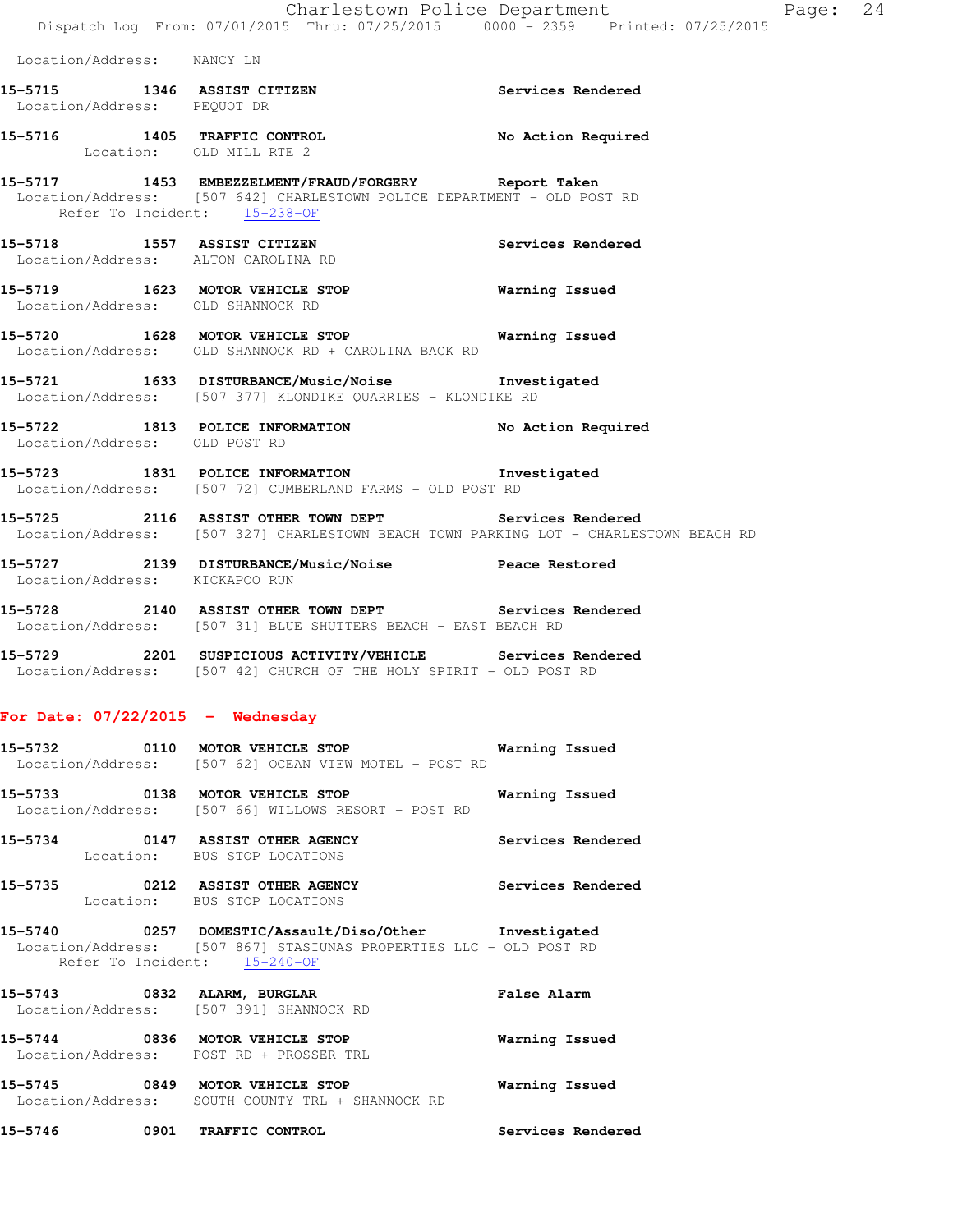|                                                                   | Charlestown Police Department<br>Dispatch Log From: 07/01/2015 Thru: 07/25/2015 0000 - 2359 Printed: 07/25/2015                                                                                                                                                                                                                                 |                    | Page: | 25 |
|-------------------------------------------------------------------|-------------------------------------------------------------------------------------------------------------------------------------------------------------------------------------------------------------------------------------------------------------------------------------------------------------------------------------------------|--------------------|-------|----|
|                                                                   | Location/Address: SOUTH COUNTY TRL + OLD MILL RD                                                                                                                                                                                                                                                                                                |                    |       |    |
|                                                                   | 15-5747 0919 MOTOR VEHICLE STOP<br>Location/Address: SOUTH COUNTY TRL + JONATHAN DR                                                                                                                                                                                                                                                             | Warning Issued     |       |    |
| 15-5748 1020 ALARM, BURGLAR<br>Location/Address: SOUTH ARNOLDA RD |                                                                                                                                                                                                                                                                                                                                                 | <b>False Alarm</b> |       |    |
| 15-5749 1132 TRAFFIC CONTROL                                      | Location/Address: SOUTH COUNTY TRL + OLD MILL RD                                                                                                                                                                                                                                                                                                | Services Rendered  |       |    |
|                                                                   | 15-5750 1205 MOTOR VEHICLE STOP<br>Location/Address: SOUTH COUNTY TRL + NARROW LN                                                                                                                                                                                                                                                               | Warning Issued     |       |    |
| Location/Address: KLONDIKE RD                                     | 15-5751 1206 MOTOR VEHICLE COMPLAINT                                                                                                                                                                                                                                                                                                            | Investigated       |       |    |
| Location/Address: NEW BISCUIT CITY RD                             | 15-5755 1446 DOMESTIC/Assault/Diso/Other Arrest(s) Made<br>Refer To Incident: 15-241-OF<br>Refer To Arrest: 15-66-AR<br>Arrest: DYER, DAVID H<br>Address: 39 NEW BISCUIT CITY RD CHARLESTOWN, RI<br>Age: 50<br>Charges: DOMESTIC-DISORDERLY CONDUCT<br>NAMESTIC-VANDALISM MALICIOUS INTURY TO BE<br>DOMESTIC-VANDALISM/MALICIOUS INJURY TO PROP |                    |       |    |
|                                                                   | 15-5756 1532 ASSIST OTHER POLICE DEPT 1nvestigated<br>Location/Address: [507 258] RTE 1 @ SOUTH KINGSTOWN LINE - POST RD                                                                                                                                                                                                                        |                    |       |    |
| 15-5758 1621 LARCENY<br>Location/Address: BURDICKVILLE RD         | Refer To Incident: 15-242-OF                                                                                                                                                                                                                                                                                                                    | Report Taken       |       |    |
| Location/Address: KINGSWOOD CT                                    | 15-5760 1634 SUSPICIOUS ACTIVITY/VEHICLE                                                                                                                                                                                                                                                                                                        | Investigated       |       |    |
| Location/Address: W BEACH RD                                      | 15-5763 1835 MOTOR VEHICLE COMPLAINT                                                                                                                                                                                                                                                                                                            | Unfounded          |       |    |
|                                                                   | 15-5764 2040 MOTOR VEHICLE COMPLAINT Could Not Locate<br>Location/Address: [507 20] NINIGRET PARK - PARK LN                                                                                                                                                                                                                                     |                    |       |    |
| Location/Address: CENTRAL ST                                      | 15-5765 2133 SUSPICIOUS ACTIVITY/VEHICLE Unfounded                                                                                                                                                                                                                                                                                              |                    |       |    |
|                                                                   | 15-5767 2153 ASSIST OTHER TOWN DEPT Services Rendered<br>Location/Address: [507 31] BLUE SHUTTERS BEACH - EAST BEACH RD                                                                                                                                                                                                                         |                    |       |    |
|                                                                   | 15-5768 2159 ASSIST OTHER TOWN DEPT<br>Location/Address: [507 327] CHARLESTOWN BEACH TOWN PARKING LOT - CHARLESTOWN BEACH RD                                                                                                                                                                                                                    | Services Rendered  |       |    |
|                                                                   | 15-5769 2205 911 CALLS/False/Hang-Ups/Open False Alarm<br>Location/Address: [507 723] BOULDER AVE                                                                                                                                                                                                                                               |                    |       |    |
| For Date: $07/23/2015$ - Thursday                                 |                                                                                                                                                                                                                                                                                                                                                 |                    |       |    |
|                                                                   | 15-5774 0026 FOLLOW-UP INVESTIGATION Could Not Locate<br>Location/Address: [507 867] STASIUNAS PROPERTIES LLC - OLD POST RD                                                                                                                                                                                                                     |                    |       |    |
|                                                                   | 15-5775 0028 MOTOR VEHICLE STOP<br>Location/Address: SOUTH SHORE - POST RD                                                                                                                                                                                                                                                                      | Warning Issued     |       |    |
|                                                                   | 15-5777 0044 ASSIST OTHER AGENCY Services Rendered<br>Location: BUS ROUTE OLD COACH/BISCUIT CITY                                                                                                                                                                                                                                                |                    |       |    |
|                                                                   | 15-5778 0049 ASSIST OTHER AGENCY Services Rendered<br>Location/Address: SCHOOL BUS CHECK - OLD POST RD                                                                                                                                                                                                                                          |                    |       |    |
|                                                                   | 15-5779 0119 ASSIST OTHER AGENCY Services Rendered                                                                                                                                                                                                                                                                                              |                    |       |    |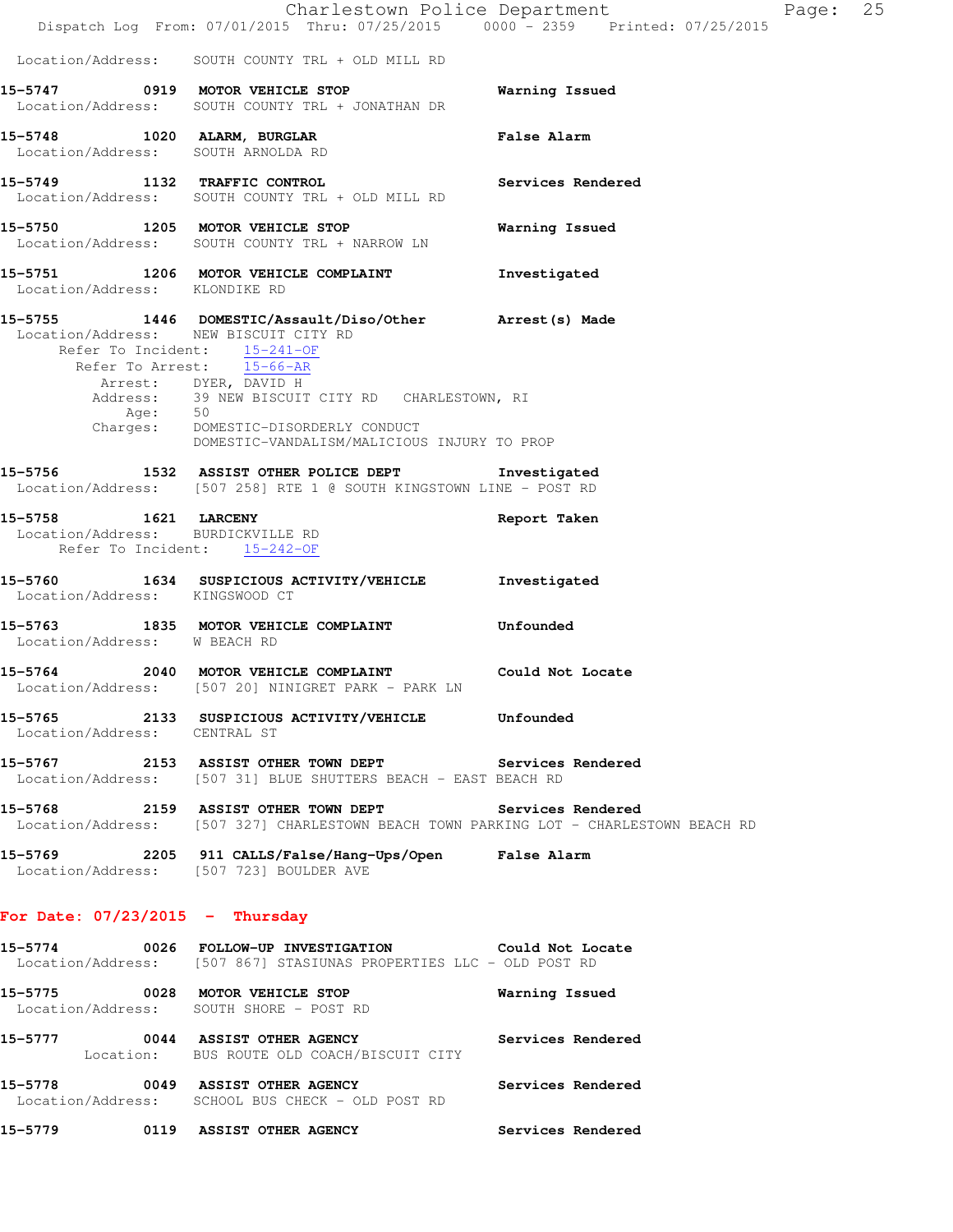|                                                                     | Charlestown Police Department<br>Dispatch Log From: 07/01/2015 Thru: 07/25/2015 0000 <sup>-</sup> 2359 Printed: 07/25/2015                                                      |                                | Page: 26 |  |
|---------------------------------------------------------------------|---------------------------------------------------------------------------------------------------------------------------------------------------------------------------------|--------------------------------|----------|--|
|                                                                     | Location: BUS ROUTE OLD COACH/RT1/NARROW                                                                                                                                        |                                |          |  |
| Location/Address: OLD POST RD                                       | 15-5781 0232 ALARM, BURGLAR <b>Example 2018</b> Building Checked/Secure                                                                                                         |                                |          |  |
|                                                                     | 15-5782 0238 ASSIST OTHER AGENCY Services Rendered<br>Location: SCHOOL BUS LOCATION CHECK                                                                                       |                                |          |  |
|                                                                     | 15-5783 0535 MOTOR VEHICLE STOP<br>Location/Address: POST RD + CROSS MILLS RD                                                                                                   | Citation Issued                |          |  |
|                                                                     | 15-5785 0703 MOTOR VEHICLE COMPLAINT Could Not Locate<br>Vicinity of: [507 263] RTE 1 @ TOURIST INFO - POST RD                                                                  |                                |          |  |
| Location/Address: SONQUIPAUG RD                                     | 15-5788 6839 ASSIST OTHER POLICE DEPT Services Rendered                                                                                                                         |                                |          |  |
|                                                                     | 15-5789 0904 OFFICER WANTED<br>Location/Address: MATUNUCK SCHOOLHOUSE RD                                                                                                        | Peace Restored                 |          |  |
| 15-5793 1123 HOUSE CHECK<br>Location/Address: GENWOOD DR            |                                                                                                                                                                                 | <b>Building Checked/Secure</b> |          |  |
|                                                                     | 15-5794 1123 TRAFFIC CONTROL 15-5794<br>Location/Address: WEST BEACH RD + SEA BREEZE AVE                                                                                        |                                |          |  |
|                                                                     | 15-5796 1132 MOTOR VEHICLE STOP 6 Warning Issued<br>Location/Address: [507 261] RTE 1 @ STATE GARAGE - POST RD                                                                  |                                |          |  |
|                                                                     | 15-5798 1314 MOTOR VEHICLE COMPLAINT Could Not Locate<br>Location/Address: [507 254] GALAPAGOS COLLECTION - OLD POST RD                                                         |                                |          |  |
| 15-5799 1351 TRAFFIC CONTROL                                        | Location/Address: [507 100] RTE 1 @ FIORES - POST RD                                                                                                                            | No Action Required             |          |  |
|                                                                     | 15-5800 1404 WARRANT ARREST Services Rendered<br>Location/Address: [507 642] CHARLESTOWN POLICE DEPARTMENT - OLD POST RD<br>Refer To Arrest: 15-67-AR<br>Arrest: PENO, DUSTIN C |                                |          |  |
| Age: 33                                                             | Address: 3880 OLD POST RD Apt. #C CHARLESTOWN, RI<br>Charges: DOMESTIC-SIMPLE ASSAULT/BATTERY                                                                                   |                                |          |  |
|                                                                     | 15-5801 1450 MVA - W/Injury/Fluid/Hazard<br>Location/Address: SOUTH COUNTY TRL + POST RD<br>Refer To Accident: 15-106-AC                                                        | Transported to Hospital        |          |  |
| Location/Address: KLONDIKE RD                                       | 15-5803 1529 MOTOR VEHICLE COMPLAINT                                                                                                                                            | Unfounded                      |          |  |
| Location/Address: BISCUIT CITY RD                                   | 15-5804 1541 SUSPICIOUS ACTIVITY/VEHICLE Unfounded                                                                                                                              |                                |          |  |
|                                                                     | 15-5805 1618 BOATING - VESSEL VIOLATION<br>Location: [507 341] NINIGRET POND - EAST                                                                                             | No Action Required             |          |  |
| 15-5806 1650 DIRECTIONS<br>Location/Address: OLD POST RD            |                                                                                                                                                                                 | Services Rendered              |          |  |
| Refer To Accident: 15-107-AC                                        | 15-5807 1704 MVA - Minor<br>Location/Address: [507 72] CUMBERLAND FARMS - OLD POST RD                                                                                           | Report Taken                   |          |  |
| 15-5809 1817 TRAFFIC CONTROL<br>Location/Address: WEST BEACH RD     |                                                                                                                                                                                 | Services Rendered              |          |  |
| 15-5810 1913 ALARM, BURGLAR<br>Location/Address: [507 769] DEER RUN |                                                                                                                                                                                 | Building Checked/Secure        |          |  |
| 15-5811 1957 DISABLED MV<br>Location/Address: POST RD + WARREN RD   |                                                                                                                                                                                 | Services Rendered              |          |  |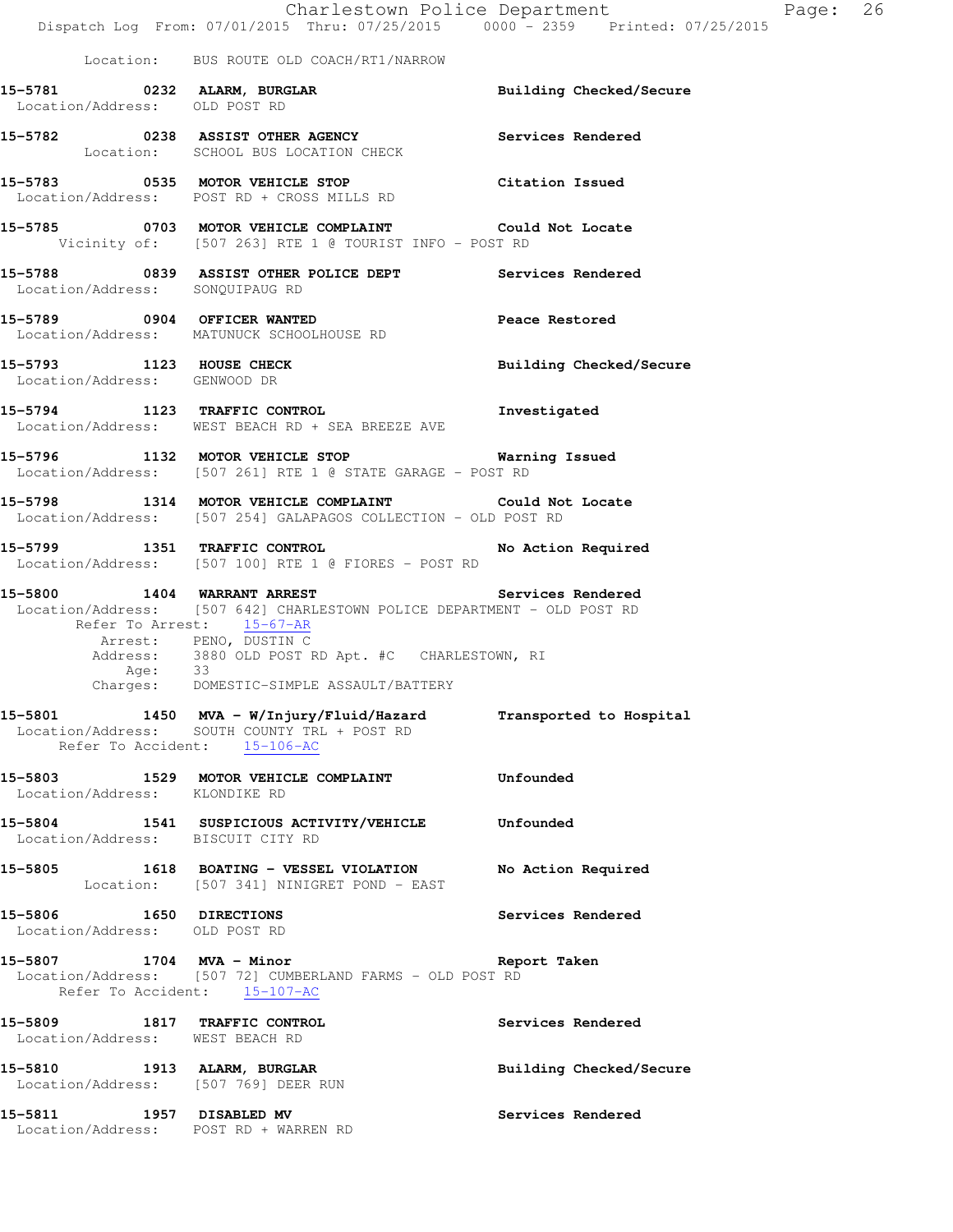**15-5812 2205 ASSIST OTHER TOWN DEPT Services Rendered**  Location/Address: [507 31] BLUE SHUTTERS BEACH - EAST BEACH RD

**15-5813 2213 SUSPICIOUS ACTIVITY/VEHICLE Investigated**  Location/Address: LAUREL RD **15-5814 2259 ROAD HAZARD/OBSTRUCTION Removed Hazard**  Location/Address: SOUTH COUNTY TRL

**15-5815 2321 OFFICER WANTED Could Not Locate**  Location/Address: KLONDIKE RD

**15-5816 2350 ASSIST OTHER TOWN DEPT Services Rendered**  Location/Address: [507 327] CHARLESTOWN BEACH TOWN PARKING LOT - CHARLESTOWN BEACH RD

## **For Date: 07/24/2015 - Friday**

|                                 | 15-5820 0127 OFFICER WANTED<br>Location/Address: SCAPA FLOW RD                                                                     | Investigated            |
|---------------------------------|------------------------------------------------------------------------------------------------------------------------------------|-------------------------|
|                                 | Refer To Incident: 15-244-OF                                                                                                       |                         |
|                                 | 15-5823 0318 ALARM, BURGLAR<br>Location/Address: [507 624] ARCHES RD                                                               | Building Checked/Secure |
|                                 | 15-5828 0903 MVA - W/Injury/Fluid/Hazard Report Taken<br>Location/Address: OLD POST RD + NARROW LN<br>Refer To Accident: 15-108-AC |                         |
|                                 | 15-5829 1041 TRAFFIC CONTROL 1000 Services Rendered<br>Location/Address: [507 19] CHARLESTOWN ELEMENTARY SCHOOL - CAROLINA BACK RD |                         |
|                                 | 15-5830 1109 TRAFFIC CONTROL Services Rendered Location/Address: CHARLESTOWN BEACH RD                                              |                         |
|                                 | 15-5831 1109 TRAFFIC CONTROL 15-5831<br>Location/Address: KING'S FACTORY RD + NARRAGANSETT TRL                                     |                         |
|                                 | 15-5833 1230 MOTOR VEHICLE COMPLAINT 15-5833 1230 MOTOR VEHICLE COMPLAINT 111                                                      |                         |
|                                 | 15-5834 1234 MOTOR VEHICLE COMPLAINT 1nvestigated<br>Location/Address: KLONDIKE RD                                                 |                         |
|                                 | 15-5835 1414 MOTOR VEHICLE STOP <b>Warning Issued</b><br>Location/Address: [507 235] NINIGRET INN - PROSSER TRL                    |                         |
|                                 | 15-5836 1424 TRAFFIC CONTROL No Action Required<br>Location/Address: EAST BEACH RD + PARADISE LN                                   |                         |
|                                 | 15-5838 1629 MOTOR VEHICLE STOP<br>Location/Address: MATUNUCK SCHOOLHOUSE RD + CHARLESTOWN BEACH RD                                | <b>Warning Issued</b>   |
| Location/Address: SAND PLAIN RD | 15-5839 1704 SUSPICIOUS ACTIVITY/VEHICLE Unfounded                                                                                 |                         |
|                                 | 15-5841 1816 SUSPICIOUS ACTIVITY/VEHICLE No Action Required<br>Location/Address: [507 20] NINIGRET PARK - PARK LN                  |                         |
|                                 | 15-5843 1842 MOTOR VEHICLE STOP<br>Location/Address: POST RD + MEADOW LN                                                           | <b>Warning Issued</b>   |
|                                 | 15-5844 1855 ROAD HAZARD/OBSTRUCTION Removed Hazard<br>Location/Address: SHANNOCK RD + OLD COACH RD                                |                         |
|                                 | 15-5846 1938 SUSPICIOUS ACTIVITY/VEHICLE Report Taken<br>Location/Address: SOUTH COUNTY TRL<br>Refer To Incident: 15-245-OF        |                         |

**15-5847 2034 MOTOR VEHICLE COMPLAINT Unfounded**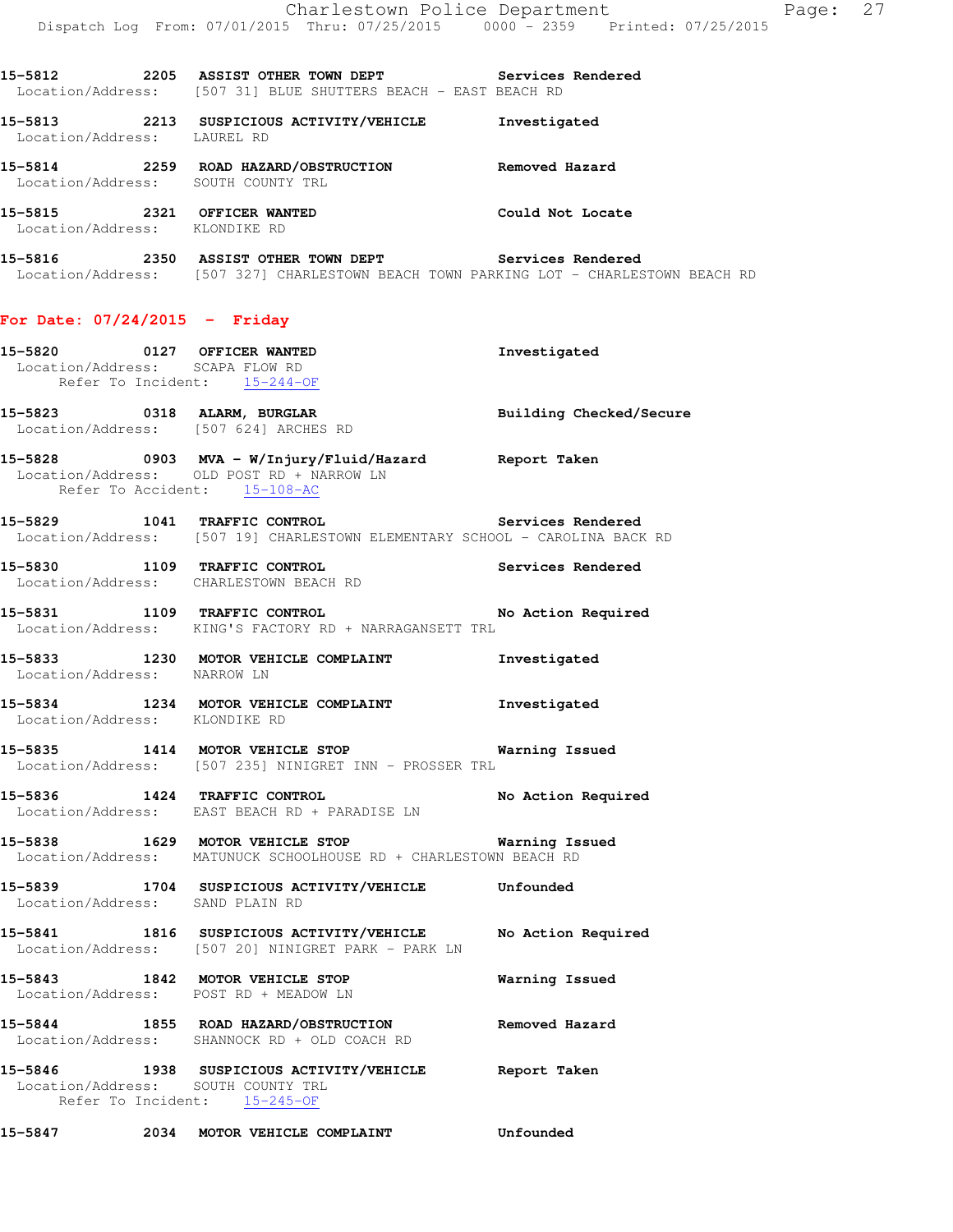Location/Address: CHARLESTOWN BEACH RD

**15-5848 2104 ASSIST OTHER TOWN DEPT Services Rendered**  Location/Address: [507 327] CHARLESTOWN BEACH TOWN PARKING LOT - CHARLESTOWN BEACH RD

| 15-5849                    | 2118 DIS CONDUCT / FIGHT                                       | Arrest (s) Made   |
|----------------------------|----------------------------------------------------------------|-------------------|
| Location/Address: CRAIG ST |                                                                |                   |
|                            | Refer To Arrest: 15-68-AR                                      |                   |
|                            | Arrest: LEBLANC, THOMAS                                        |                   |
|                            | Address: 19 CRAIG ST CHARLESTOWN, RI                           |                   |
| Age:                       | 42                                                             |                   |
| Charges:                   | DISORDERLY CONDUCT                                             |                   |
|                            |                                                                |                   |
| 2123<br>15-5850            | ASSIST OTHER TOWN DEPT                                         | Services Rendered |
|                            | Location/Address: [507 31] BLUE SHUTTERS BEACH - EAST BEACH RD |                   |
|                            |                                                                |                   |

**15-5856 2200 DISTURBANCE/Music/Noise Services Rendered**  Location/Address: SHANNOCK RD

**15-5854 2341 SUSPICIOUS ACTIVITY/VEHICLE Services Rendered**  Location/Address: BRETON DR

15-5855 2347 MOTOR VEHICLE STOP No Action Required Location/Address: [507 46] WASHINGTON TRUST COMPANY - OLD POST RD

## **For Date: 07/25/2015 - Saturday**

| 15-5857           | 0025 | MOTOR VEHICLE STOP    | No Action Required |
|-------------------|------|-----------------------|--------------------|
| Location/Address: |      | POST RD + PROSSER TRL |                    |
| 1 E EOEA          | ハハつに | MAMAD JEUTALE CMAD    | Ma Babian Daguinad |

- **15-5859 0035 MOTOR VEHICLE STOP No Action Required**  Location/Address: [507 200] RTE 1 @ PACKAGE STORE - POST RD
- **15-5864 0916 TRANSPORT Services Rendered**  Location/Address: [507 72] CUMBERLAND FARMS - OLD POST RD

**15-5865 0939 BOATING - VESSEL VIOLATION Warning Issued**  Vicinity of: [507 26] CHARLESTOWN BREACHWAY - CHARLESTOWN BEACH RD

**15-5866 0958 ROAD HAZARD/OBSTRUCTION Removed Hazard**  Vicinity of: [507 278] RTE 2 @ RIPPY'S MARKET - SOUTH COUNTY TRL

**15-5867 1008 ALARM, BURGLAR Building Checked/Secure**  Location/Address: [507 76] DOWNEY WEAVER POST - WHIPPLE DR

**15-5869 1110 MOTOR VEHICLE STOP Warning Issued**  Location/Address: CHARLESTOWN BEACH RD

**15-5870 1125 TOWN ORDINANCE VIOLATION Investigated**  Location/Address: CHARLESTOWN BEACH RD

**15-5871 1131 MVA - Minor Report Taken**  Vicinity of: [507 88] EAST WEST MARKET - POST RD Refer To Accident: 15-109-AC

**15-5872 1157 BOATING - VESSEL VIOLATION Warning Issued**  Vicinity of: TOCKWOTTEN COVE - CHARLESTOWN BEACH RD

**15-5873 1233 ANIMAL COMPLAINT Investigated**  Location/Address: COLUMBIA HEIGHTS OVAL

**15-5874 1310 BOATING - VESSEL VIOLATION Warning Issued**  Vicinity of: [507 339] QUONOCHONTAUG POND - WEST BEACH RD

**15-5876 1458 DISABLED MV Services Rendered**  Location/Address: [507 263] RTE 1 @ TOURIST INFO - POST RD

**15-5877 1526 MOTOR VEHICLE STOP Warning Issued**  Vicinity of: [507 24] BURLINGAME - PICNIC AREA - SANCTUARY RD